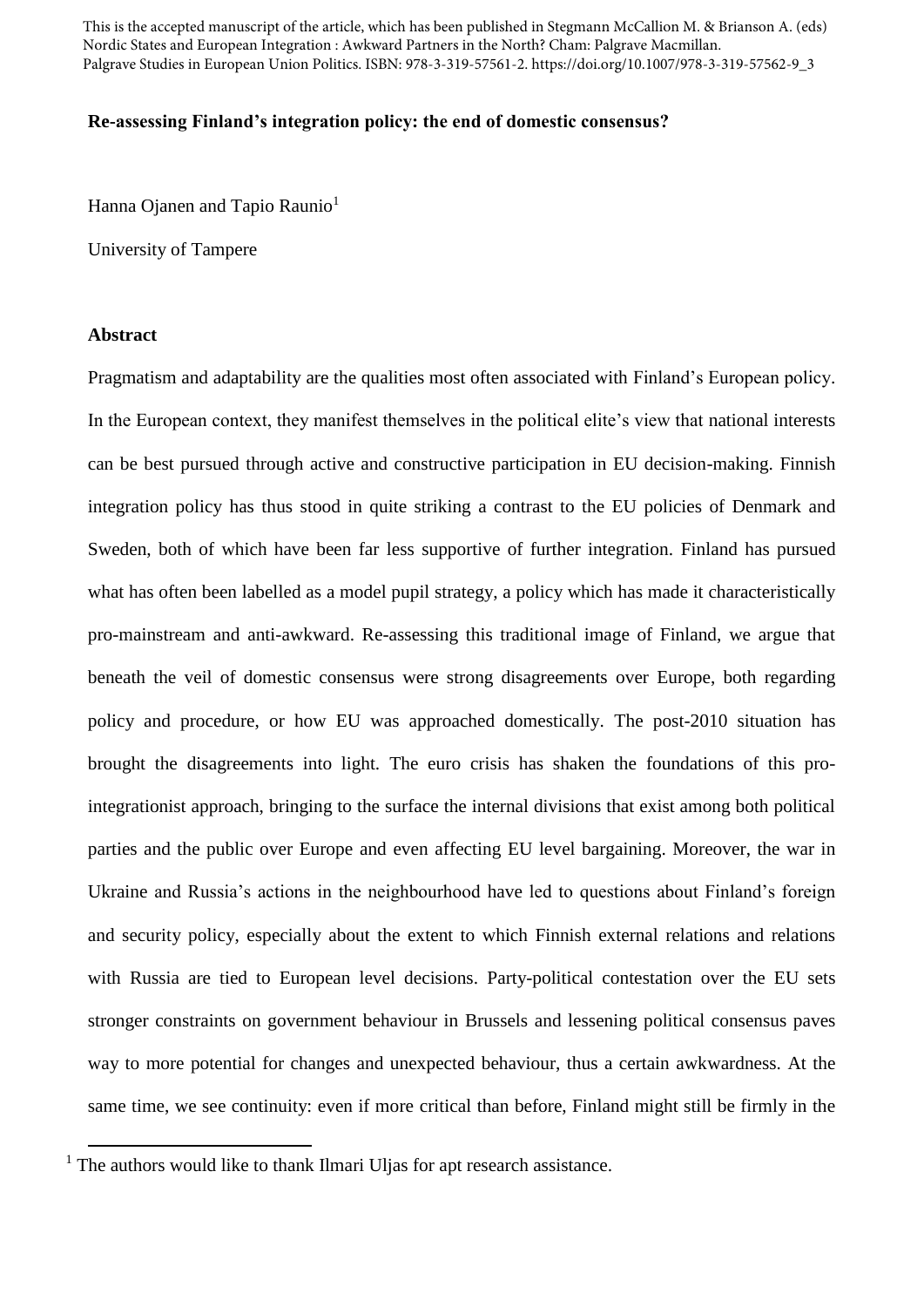mainstream, because the mainstream itself has changed. The gains and losses caused by integration are now more thoroughly calculated, and the commitment of member states to the goals of the Union has arguably weakened. For Finland, the euro crisis and the deteriorated security situation have underlined the importance of the European framework for advancing national interests.

# **Introduction**

Finland's integration policy has traditionally been characterized as flexible and constructive. Successive governments have constantly underscored the importance of taking part in decisions concerning Finland. According to the political elite, national interests can be best pursued through active and constructive participation in European Union (EU) decision-making. Underlying this stance is a conviction that strong and efficient European institutions and common rules can best protect the rights and interests of smaller member states, as intergovernmental processes tend to favour the larger member states. Pragmatism and adaptability, behavioural traits influenced by Cold War experiences, are the leading qualities of Finnish EU policy. This also means a pragmatic attitude towards the definition of 'national interest': what is seen to be in the national interests may well change in the process of integration.

Finnish integration policy stands thus in quite striking contrast to the EU policies of Denmark and Sweden (and of course Norway and Iceland), both of which have been far less supportive of further integration. Interestingly, such a divergence was not foreseen. Some had predicted, especially after the divisive EU membership referendum of October 1994, that Finland would follow the path of Denmark with its cautious integration policy. Others expected an intra-Nordic division to go between, on the one hand, Denmark as a footnote country, and, on the other, Sweden and Finland as adaptive countries and even potential 'model pupils' (Mouritzen 1993). In the end, it was Finland that appeared to jump in from the cold, from a neutral outlier to a country aiming at the very 'core'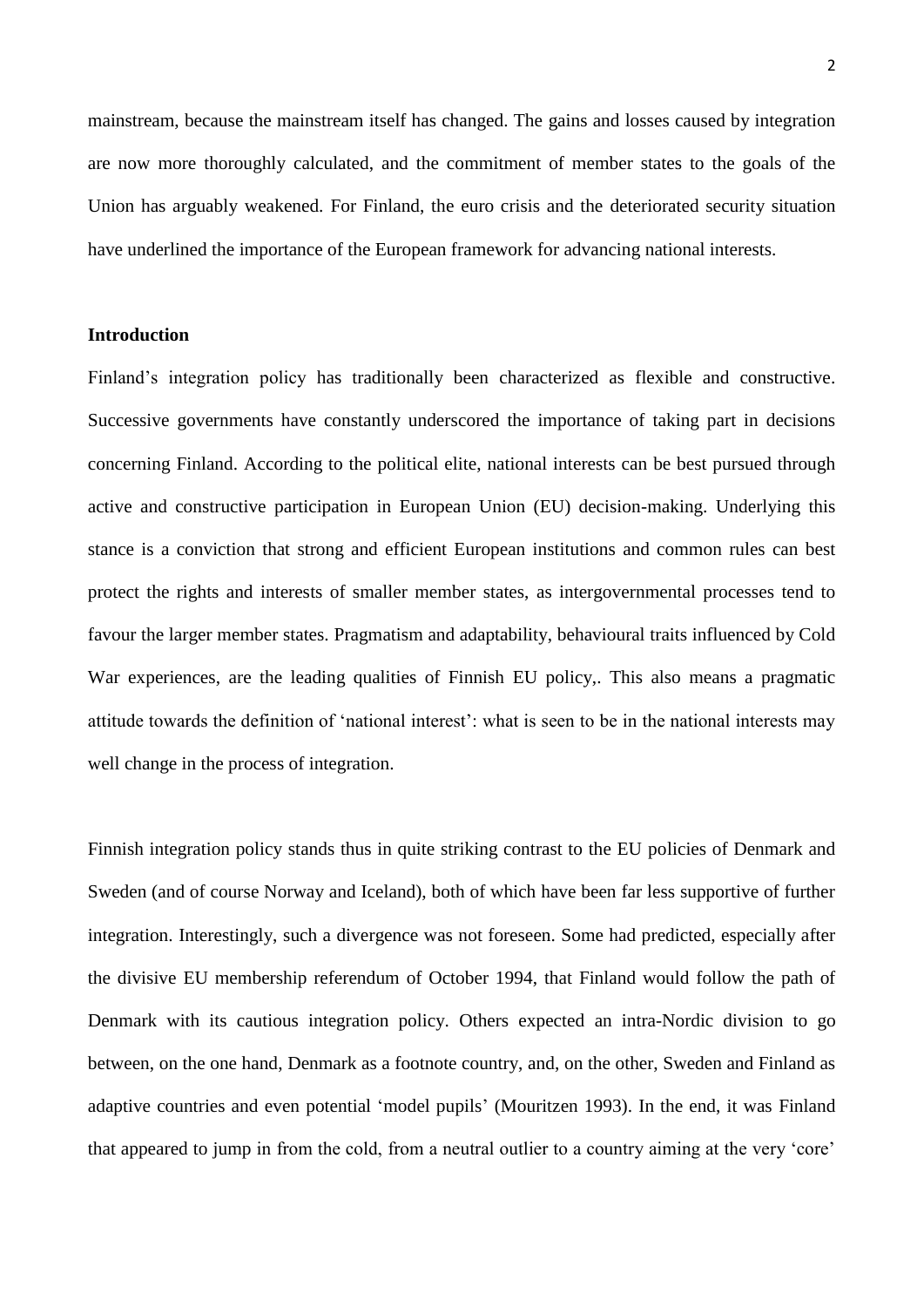of the Union. Sweden did not follow. A good illustration of the difference in attitude was the Economic and Monetary Union (EMU). Finland is the only Nordic country that belongs to the euro zone, with the single currency adopted as a done deal and without much political contestation. Sweden interpreted the same situation differently taking the political freedom to postpone its entry to the EMU, staying out of euro. (Ojanen  $2004$ .)<sup>2</sup>

Another illustration of adaptation was the reformulation of neutrality. Both Finland and Sweden reformulated their neutrality policies as military non-alignment and declared it as compatible with EU membership and the Common Foreign and Security Policy (CFSP). Both also strived to show activism in this field and committed considerable resources to it, actually bringing integration forward. The change was, however, particularly striking for Finland, as it had earlier on approached security cooperation with great caution, avoiding binding commitments and political cooperation. Now, it stressed solidary and the security-enhancing impact of membership. (Ojanen 2000, Ojanen et al. 2000; Raunio & Tiilikainen 2003; Tiilikainen 2006; Raunio 2015.)

In terms of awkwardness, Finland would seem to belong to a category of its own: it is a country that has from the start of its membership on purpose aimed at being non-awkward. In other words, it has been careful in not causing trouble or being difficult to deal with; it has stayed firmly in the mainstream being fully committed to the goals of the Union. Moreover, it has sought to use whatever own influence it might have in a way that advances the interests of the whole Union, and been careful in not stressing national interests too much.

1

 $2$  In Finland the Centre Party demanded a referendum on the issue, however. In Sweden, a referendum on the euro was organised in 2003.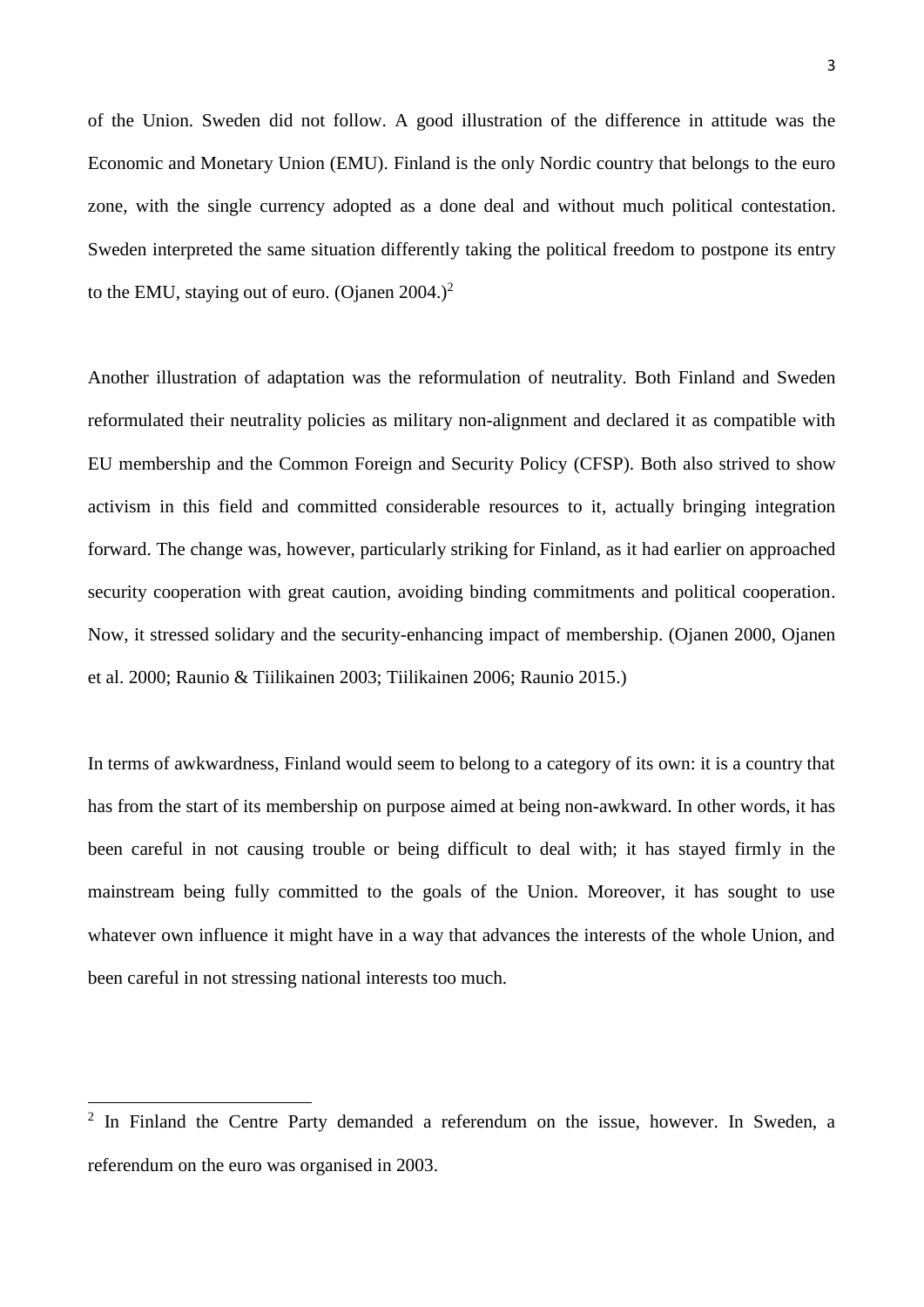Re-assessing this traditional image of Finland as an adaptive and integrationist EU country, we argue that beneath the veil of domestic consensus were strong disagreements over Europe. This applied to both national integration policy and to procedure or how EU affairs were handled in Finland. In order to put our argument into contextual perspective, we first explain the reasons why Finland joined the EU and the importance attached to consensual mode of decision-making before providing evidence of the changes. The euro crisis has certainly shaken the foundations of this prointegrationist approach, bringing to the surface the internal divisions that exist among both political parties and the public over Europe. In particular, the crisis ushered in an era of unprecedented domestic politicization of Europe, with this contestation over euro zone bailout measures and the further development of integration affecting the work of national political institutions and cabinet formation and even EU level decision-making. Moreover, the war in Ukraine and the deteriorating security situation in the neighbourhood have led to questions about Finland's foreign policy, especially about the extent to which Finnish external relations and relations with Russia are tied to European level decisions The domestic debates have clearly revealed the tensions between those favouring a more supranational EU and those more in line with an intergovernmental vision of Europe.

### **Joining the 'West' for economic, security and cultural reasons**

When the Cold War had ended and the Soviet Union collapsed, Finland wasted no time in seizing the opportunity to become fully engaged in European integration. While joining the European Community (EC) was not on the political agenda during the Cold War, Finnish industry, especially the influential wood processing sector, had expressed its preferences by exporting heavily to Western Europe (Väyrynen 1993). Finland took part in the negotiations on the formation of the European Economic Area (EEA) in 1990 and joined it in 1994 (Ojanen 2004). Application for EC membership followed suit in March 1992. Once the membership application was made, a broad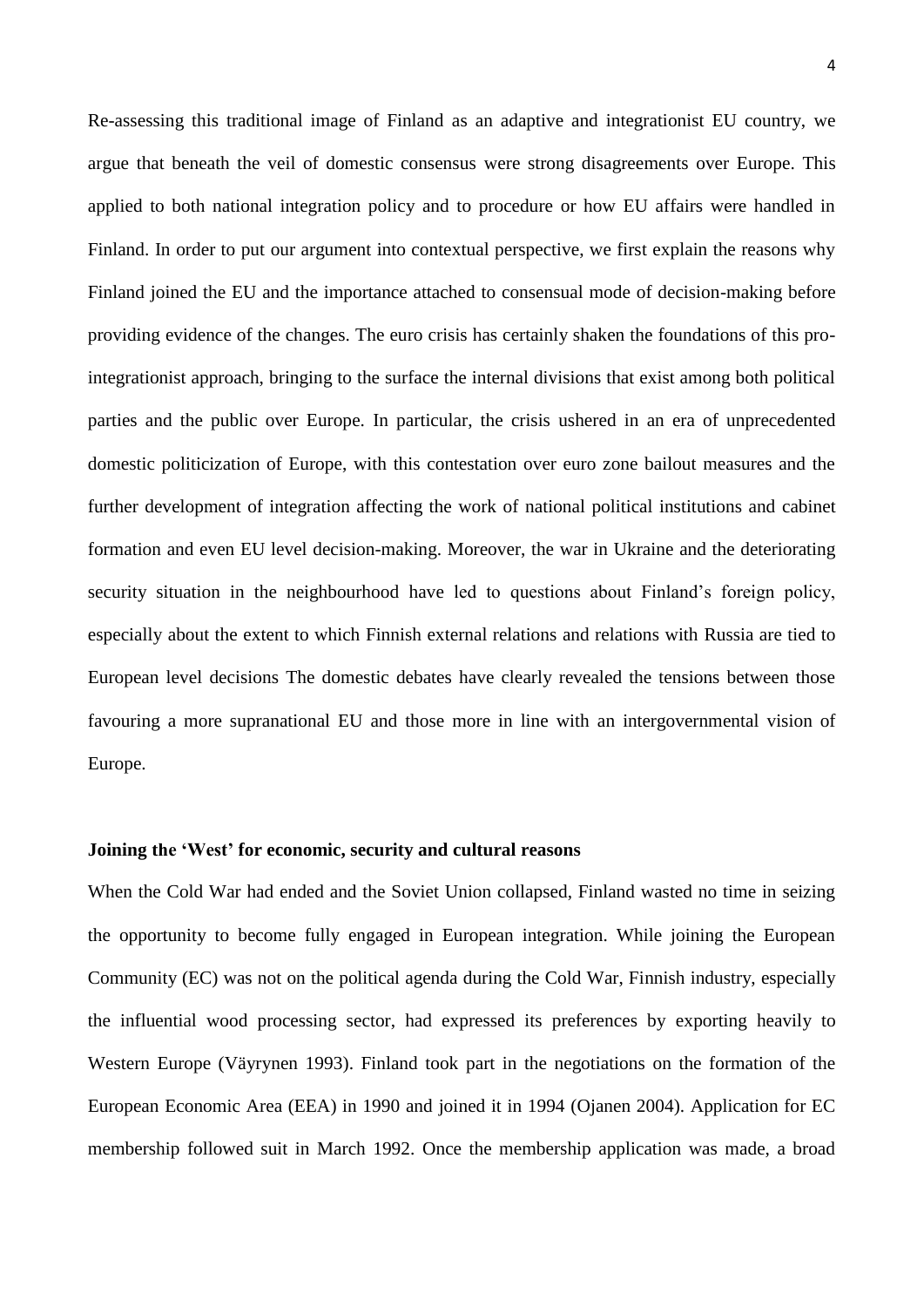majority of the national decision-making elite – government, parliamentary majority, trade unions and employers' organisations, main political parties, the president, most of the media – emerged in favour of EU membership. Finland joined the EU from the beginning of 1995, following a membership referendum held in October 1994 in which 57 % voted in favour of entering the Union (Pesonen 1994; Arter 1995; Jenssen et al. 1998).<sup>3</sup>

The broad support for membership shown by the political elites before the referendum is explained by both economic interests and security considerations. Economic factors were strongly emphasized in the membership debates. Finland is heavily dependent on trade, and the demise of the communist bloc increased trade dependence on the EU countries. Apart from trade concerns, the heavy recession of the early 1990s, including the instability in monetary policy and the devaluation of *markka*, further convinced the industry and the trade unions about the importance of joining the Union. The only significant interest group campaigning against membership was The Central Union of Agricultural Producers and Forest Owners, a position explained by the anticipated negative impact of the Common Agricultural Policy (CAP) on the farming sector.

In addition to any lessons learned from history and the Cold War, the rather uncertain political situation in Russia brought security concerns to the fore. While security policy considerations were initially downplayed during the referendum campaign, there is no doubt that the security dimension was a key factor behind the decision of both the elite and the voters to support EU membership. Indeed, the importance accorded to security policy is arguably what distinguishes the Finnish case

<sup>&</sup>lt;sup>3</sup> Only two minor Eduskunta parties were against membership: the Christian Democrats (then as the Christian League) and the Rural Party (the predecessor of the Finns Party). The Left Alliance and the Green League were so divided over the issue that they decided not to adopt positions either for or against membership.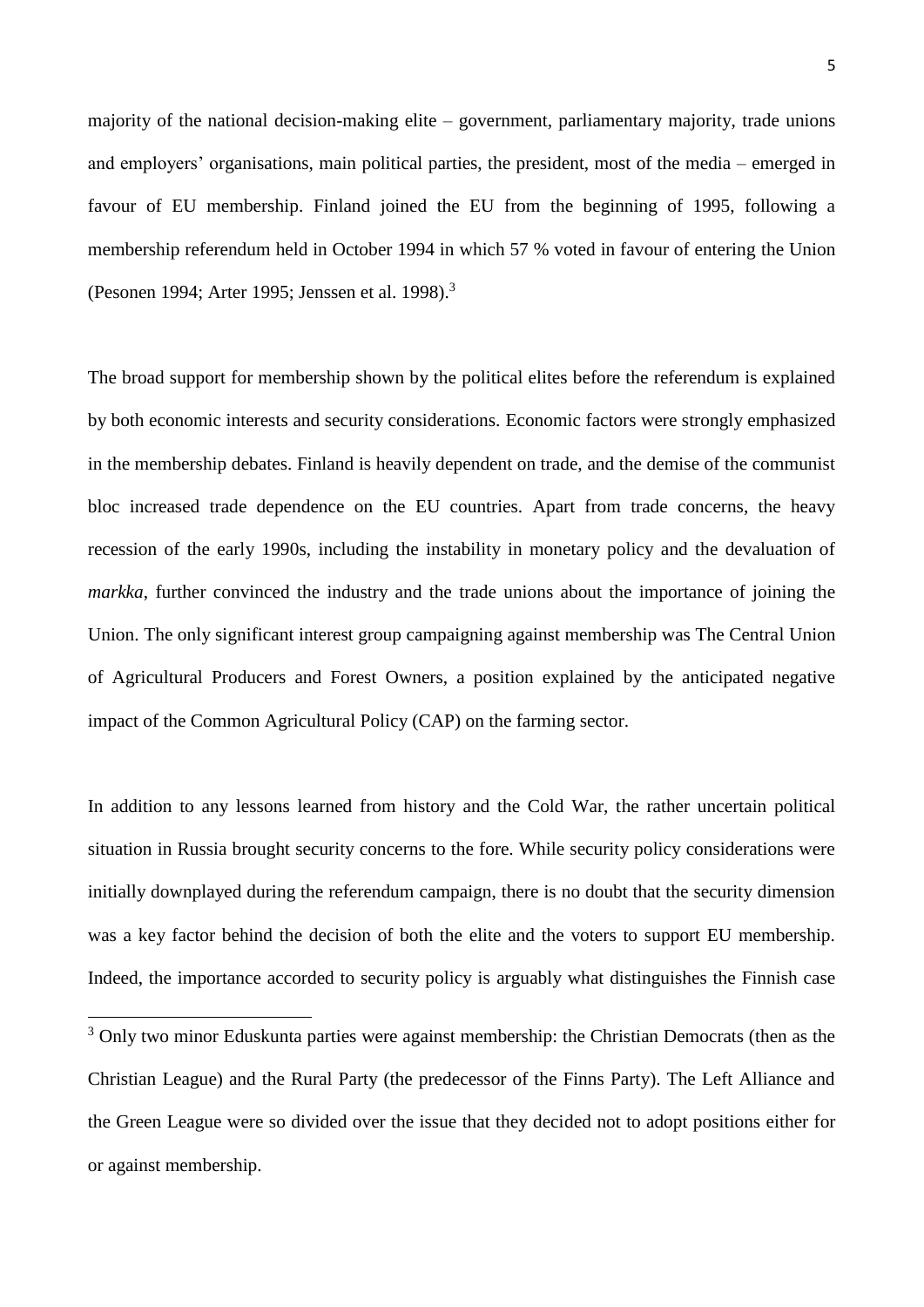from the other Nordic countries. It was because of security considerations that Finland could not have joined the EU any earlier. Once an EU member, Finland gave great importance to the new provisions of the Maastricht Treaty on CFSP and the security-enhancing impact of membership. The quest towards the very 'core' of the Union also signalled a wish to be associated with the 'right' reference group: not with the reluctant Nordic neighbours, but rather, the pro-integrationist Benelux countries, or with Germany. (Ojanen 2004: 161-162.)

Moreover, there was a broader cultural argument about (re-)joining the West. While the pro-EU camp argued that by joining the Union Finland would merely be maintaining or consolidating its place among west European countries, there is little doubt that especially among foreign observers the 'western' identity of Finland had been far less clear. Indeed, the significance of EU membership for Finland should not be underestimated, for it clearly constituted a key element in the 'process of wholesale re-identification on the international stage' (Arter 2000: 691).

# **The importance of domestic consensus**

The Finnish political system is often characterized as consensual. Decision-making is pragmatic and based on broad consultation with key interest groups, not least with the main corporatist actors, the trade unions and the employers' organisations. The shape of the Finnish party system, with no party as a rule winning more than 25 % of the votes in Eduskunta (the unicameral national legislature) parliamentary elections, also facilitates consensual governance and ideological convergence between all the parties aspiring to enter the government. Cabinets are typically majority coalitions that bring together parties from the left and the right. The dividing line between government and opposition has become more clear as a result of recent constitutional reforms, but the pragmatic and consensual style of politics still largely prevails, particularly in EU and foreign policy matters. (E.g., Arter 2006; 2009; Karvonen 2014; Ruostetsaari 2015; Karvonen *et al*. 2016; Raunio 2016a.)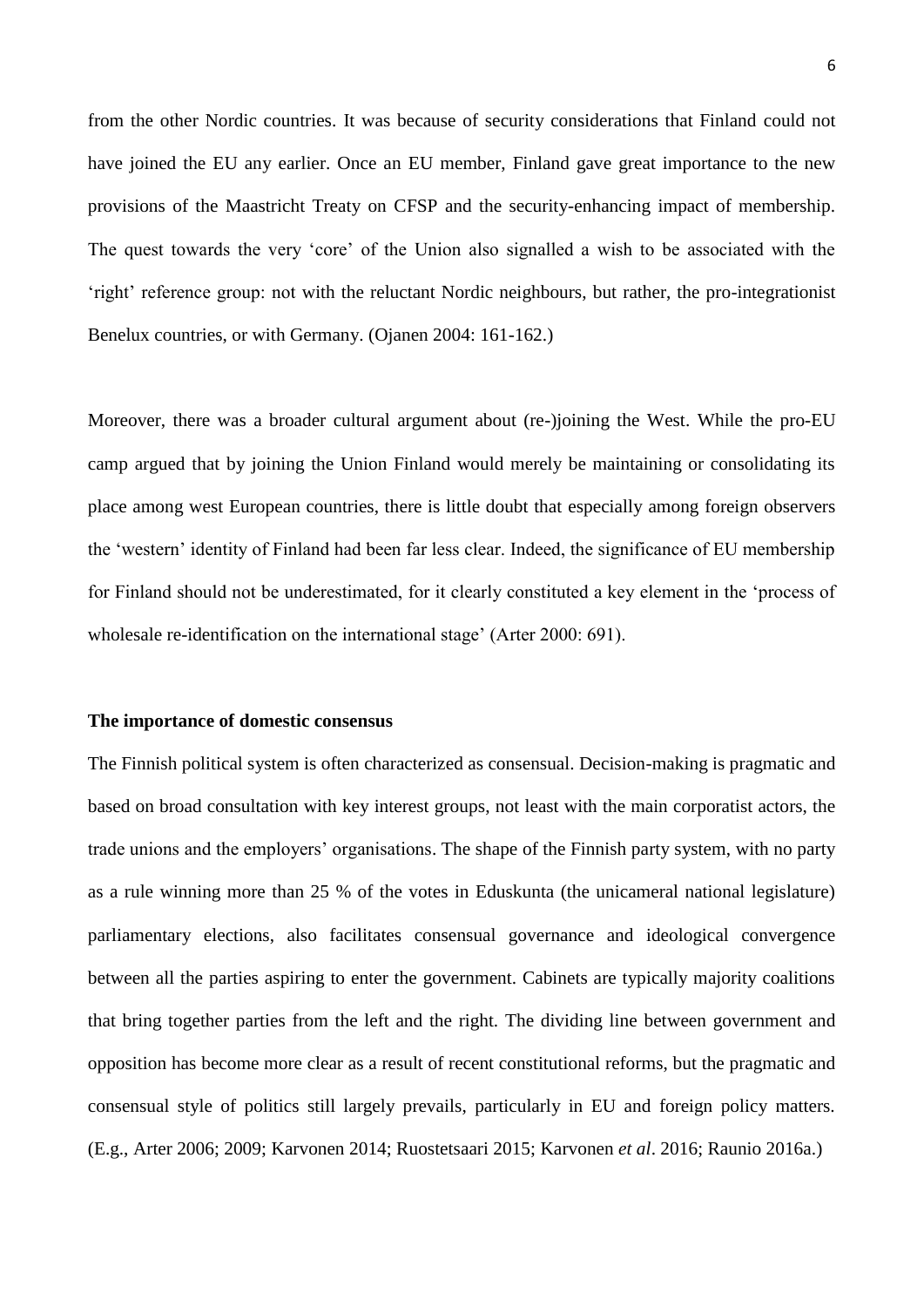From the start of EU membership until the outbreak of the euro crisis in spring 2010 Finland used to have a relatively broad consensus about Europe among its political parties. The divisive nature of the EU membership referendum held in 1994, however, indicated that the commitment to integration which prevailed among the political parties was not shared to the same extent by the electorate. There has thus been a notable lack of congruence between the citizens and the political parties, with most parties considerably more supportive of the EU than their supporters (Mattila & Raunio 2005; 2012). Hence it is not surprising that overall the Finnish parties kept a fairly low profile in integration matters, with also the rules of the national EU coordination system – based on building broad domestic elite consensus, including often between the government and opposition parties, which can arguably be translated into additional influence in EU level bargaining – contributing to the depoliticization of European issues (Raunio 2005; Hyvärinen & Raunio 2014).<sup>4</sup>

Consensus on foreign and security policy has traditionally been even stronger. Finland is a small country and in many senses dependent on stable and good international relations. Underlining the Finnish appreciation of consensus is the belief that such a small country is vulnerable if it shows internal differences of views, or cleavages concerning its foreign and security policy. These cleavages could be used by outsiders to damage its negotiation position, and they might also be encouraged from the outside, thus destabilising Finnish politics. Therefore, the tradition has been not to debate foreign and security policy very much in the open. Efforts at actually stopping or restraining the debate with the argument that "it is not the right time for discussion" have not been

<sup>&</sup>lt;sup>4</sup> It also appears that until the current euro crisis the EU did not become as salient an issue as in the other Nordic countries, leaving thus parties more freedom to execute their preferred strategies. In contrast to the other Nordic countries, there were in Finland fewer issues around which to wage anti-EU campaigns (like the euro in Sweden and Denmark or fisheries policy in Norway).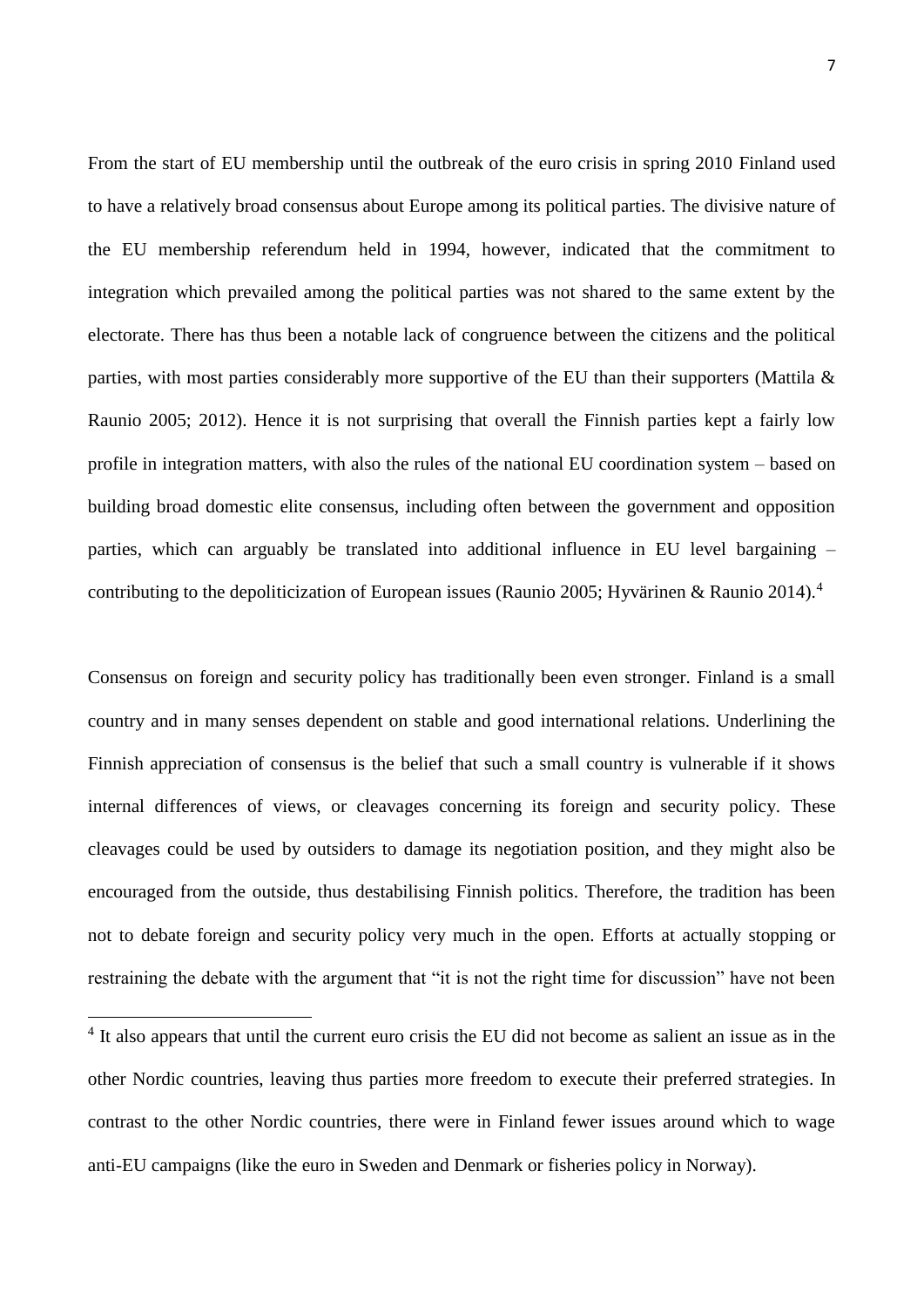rare, particularly when it comes to the Government Security and Defence Policy Reports or NATO membership. An example would be the plea of President Sauli Niinistö to party leaders that NATO would not be taken up in the debates before the 2015 Eduskunta elections.<sup>5</sup>

The importance of consensus has stretched to cover also CFSP and the understanding that EU membership is important for Finnish security, even the view that the stronger the EU is in this field, the better it is for Finland. Together with the parliamentarisation of foreign policy that resulted from the constitutional change in 2000, more possibilities for genuine debate have been created. Yet, the recent problems in Russia and the deteriorating security situation in the region is a factor that may make this growing pluralism again a potential security problem in itself, leading to highlighting the need for consensus even more than before.

## **'Special relationship' with Russia and the new European foreign and security policy**

For centuries, Finland has been a 'borderland' in between east and west, as a part of Sweden, as part of Russia, and then from 1917 on, as an independent state trying to find its position between east and west (Tiilikainen 1998; Alapuro 2004). During the Cold War Finland had close economic and political ties with the Soviet Union, consolidated in the Treaty of Friendship, Cooperation and Mutual Assistance (FCMA) signed in 1948. The FCMA treaty constituted limitations to Finnish armed forces, and prohibited military cooperation with any country hostile to the Soviet Union. The Cold War entailed a delicate balancing act, with priority to good relations with the Soviet Union

<sup>&</sup>lt;sup>5</sup> The Finnish broadcasting company YLE in its news item on this meeting reported the president to have concluded that the parties shared a common view implying that none of them was proposing membership application but neither were they ruling such possibility out (http://yle.fi/uutiset/presidentti\_niinisto\_tapasi\_puoluejohtajat\_nato-

hakemus ei ole ajankohtainen/7700687).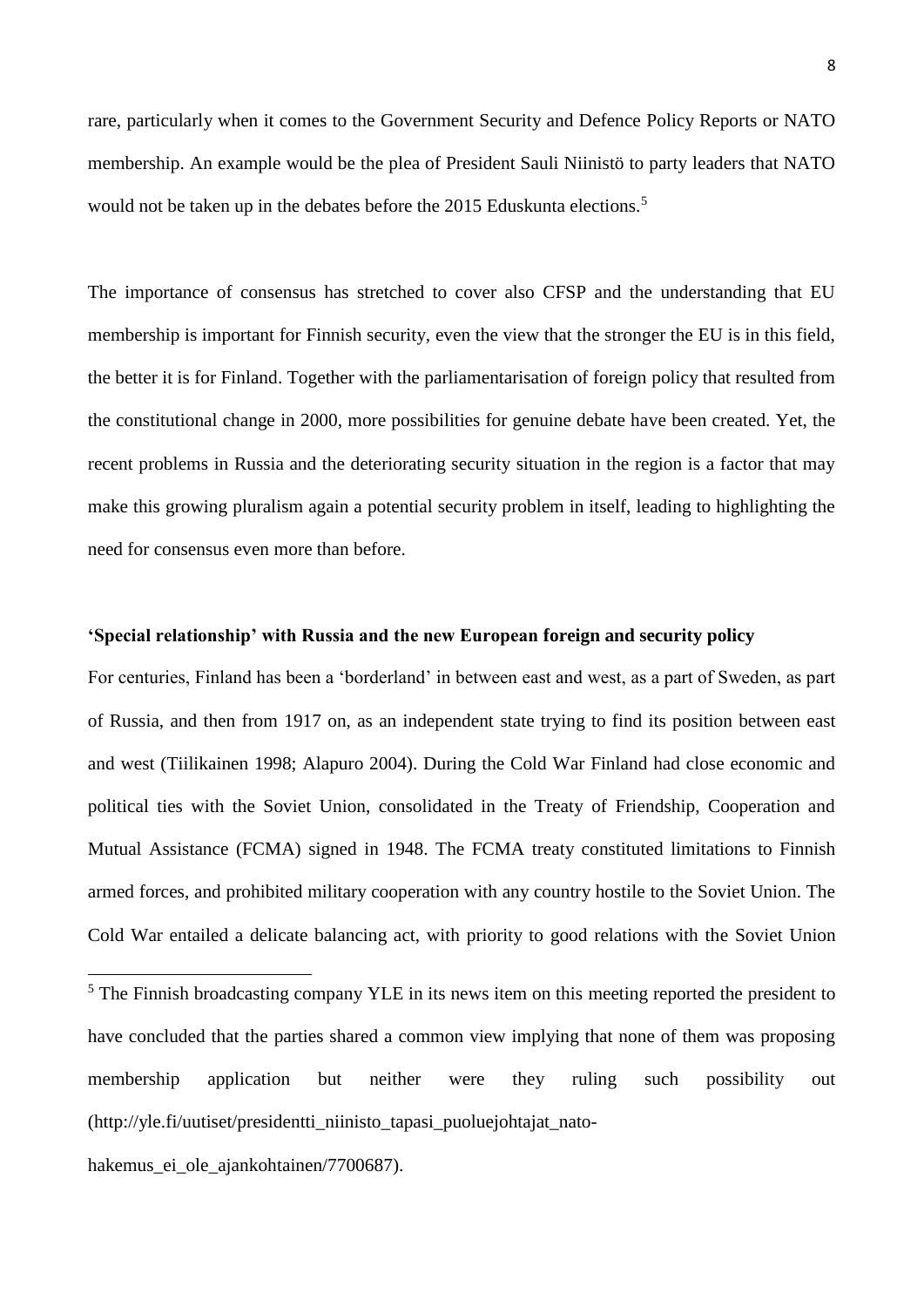reconciled with democratic political institutions at home and integration into western markets. While the direct interference of the Soviet leadership in Finnish politics has often been exaggerated, the Finnish political elite nevertheless was always forced to anticipate the reactions from Moscow, and this set firm limits to Finland's cooperation with Western European and Nordic countries.

During the Cold War Finnish foreign policy was very much driven by the policy of neutrality, which culminated in 1975 when Finland hosted the Conference on Security and Cooperation in Europe (CSCE). From the mid-1960s at least until the mid-1980s, this foreign policy line enjoyed virtual unanimous political and public approval. During the long reign of President Urho Kekkonen (1956-1981) foreign policy was personally identified with the president, who was more or less visibly supported by political elites within the Soviet Union. Political debate and contestation on foreign policy were rare during this era of 'compulsory consensus' that placed a premium on maintaining amicable relations with the Soviet Union (Arter 1987).

Concerns about national security influenced voting behaviour in the 1994 membership referendum, but at the same time it was understandable that many commentators in Finland and abroad questioned whether the 'special relationship' with Russia – relationship which also in economic terms had been very important for Finland – would hinder Finland's participation in CFSP. Others in turn argued that even when operating in the EU context, Finland should strive to maintain strong bilateral relations with Moscow. Hence the compatibility between Finnish foreign policy and the CFSP had to be proven for both domestic and European audiences. One important part of this compatibility was the understanding that CFSP did not necessitate altering relations with neighbours, i.e., with Russia, and that defence decisions – should defence policy come to be discussed in the future – would be based on unanimity (Ojanen 2008).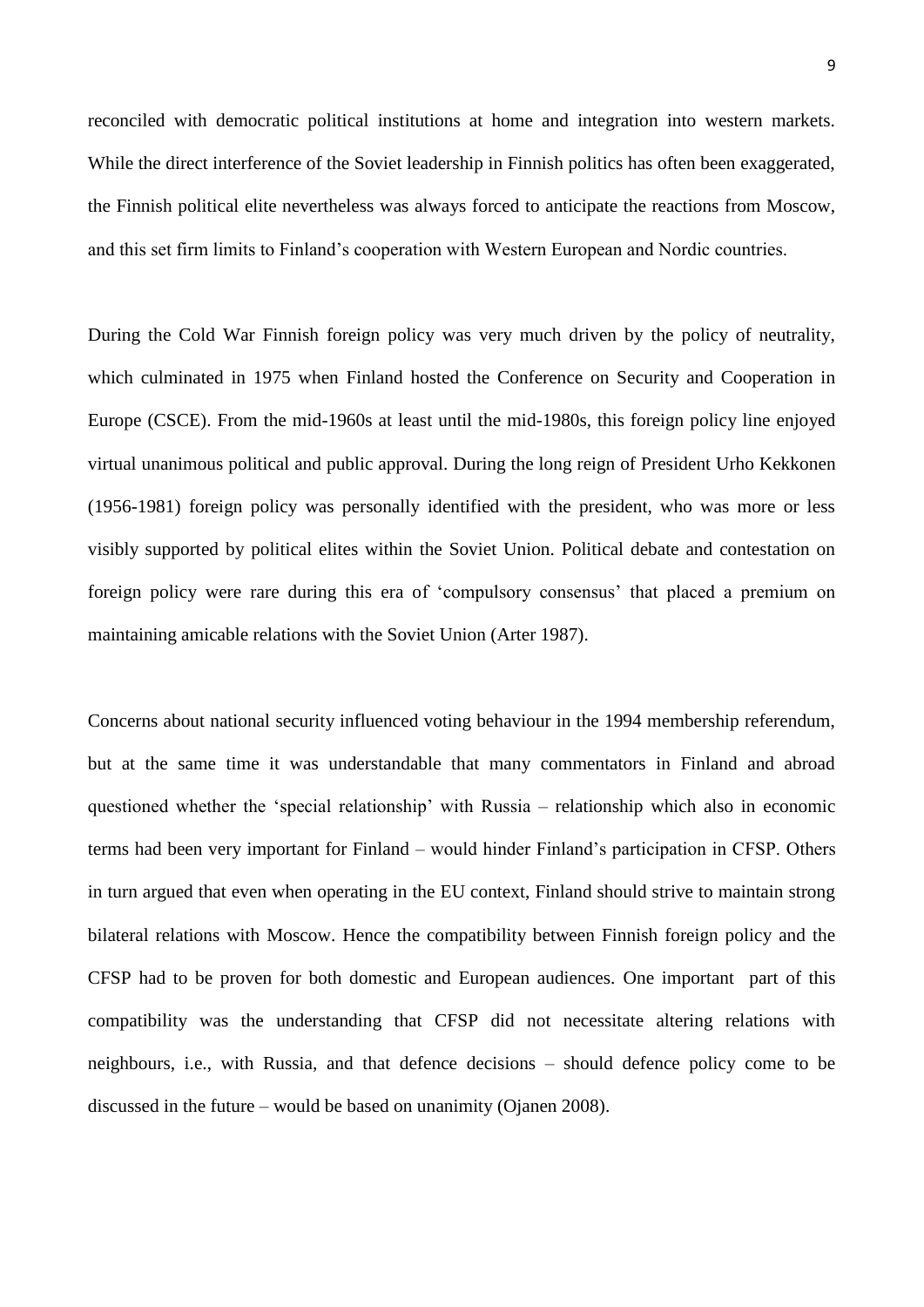To the member states, demonstration of good intentions as to the CFSP was in order. Seen from within the EU, Finland belonged to a group of neutral countries. As candidate countries, they were looked at with some suspicion: many member states thought these countries might not be willing to contribute to the new foreign and security policy and the possibility of a common defence policy in formation, but might in fact try to hamper it. Austria, Finland and Sweden did have to sign a special declaration confirming that they would be constructive participants. (Ojanen 1998: 292-293) Of these three countries, Finland quickly adopted a particularly positive rhetoric about the EU's security-enhancing impact. The Government Security and Defence Policy Report of 1995 went as far as to state that Union membership will help Finland to repel any military threats and prevent attempts to exert political pressure. Furthermore, it displayed the idea of a 'model pupil' that by its own loyalty ensures support from the others: "by sharing in these collective efforts, Finland can expect support from other members for its own aspirations and for its position." (Ojanen 2008: 58- 60).

Together with Sweden, Finland started its membership in a remarkably active way: in the preparation of the Amsterdam Treaty, they proposed adding the Petersberg tasks, or crisis management, to the treaty. Once accomplished, both countries also showed generosity in committing civilian and military capabilities to the EU, and later on, they have actively participated in its various crisis management operations as well as the Battle Groups (Ojanen 2000; 2008). The basic reason for this activism was no doubt to spell the doubts about their credibility as partners in this field. Secondarily, there was the idea that multilateralism might indeed strengthen Finnish security: the new understanding gained ground that Finland might be in a stronger position as an EU member than what it was alone, and this applied also to relations with Russia.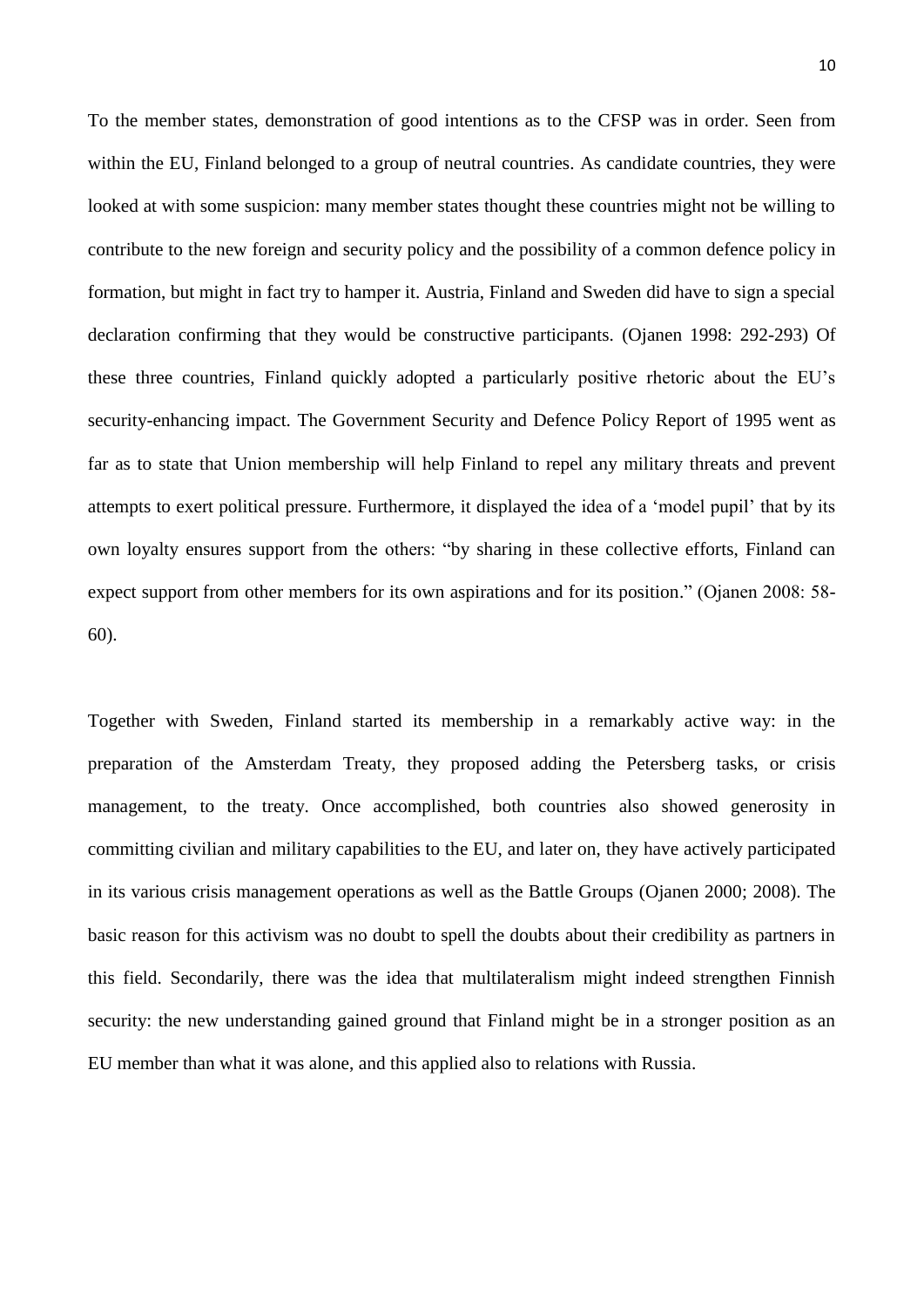At the same time, Finland tried to influence the EU's views and policies on Russia. Finland's early membership years were also characterised by activism in engaging the EU in northern affairs. The initiative for a "Northern Dimension" of the EU, presented in 1997, was a way for Finland to ensure that the EU would not lose sight of its northernmost regions in the wake of what looked like an imminent new enlargement to the east. Even more importantly, it was a way for Finland to insert its interests when it came to the relations between the EU and Russia, or to 'customise its Union' in this field (Ojanen 1999). At that point, Finland was the only EU member country with a border with Russia, and Finland soon also found itself in a position where its expertise on Russia was called for, the drafting of the common strategy on Russia in 1999 being one example (Haukkala & Ojanen 2011). General interest towards Russia in the EU was low, and the Finnish emphases on positive interdependence and inclusion of non-EU partners, Russia but also others, hardly met opposition (Ojanen 2000).

While the early years of membership entailed diverse and significant adaptation to EU foreign policy<sup>6</sup>, they were also characterised by Finland's successful impact on the most critical parts of this policy, the relations with Russia. The overall sense of compatibility between Finnish and EU interest strengthened Finland's belief in integration and multilateralism. A high point of multilateralism may have been achieved in 2000 when the Finnish President Tarja Halonen was asked whether bilateral relations with Russia still mattered, and her answer was: they are the same as the EU has adopted the Finnish policy on Russia (Pursiainen & Saari 2002: 22).

An important extra-regional security provider is often seen as a major cause for awkward behaviour within a regional constellation. Russia as the most important external security factor for Finland

1

<sup>&</sup>lt;sup>6</sup> On adaptation and Europeanisation in Finnish foreign policy, see also Jokela (2011) and Palosaari  $(2011)$ .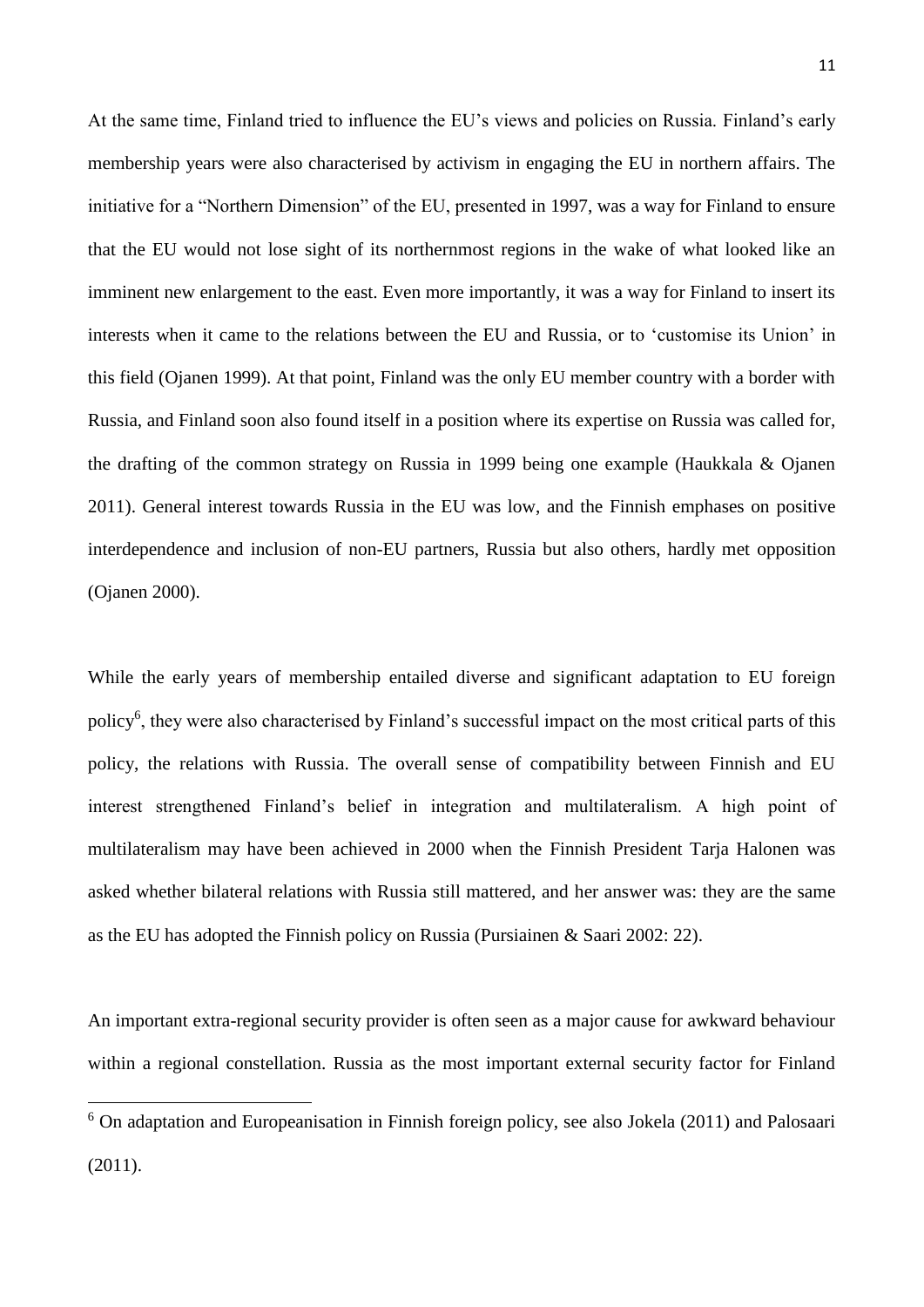could well count as a reason for Finnish behaviour, but not as a reason for awkwardness. The Finnish strongly mainstreamist EU-policy managed to reconcile this external factor with an active and committed European stand. Influencing the EU's policies on Russia (also through the Northern Dimension initiative) was a clear case of exerting constructive influence, as opposed to awkward behaviour or obstructionism.

But the situation was soon to change. A fundamental worry from the beginning had been that Finland could be entangled in the problems between the EU and Russia, should their relations deteriorate. Not even the first years of membership were problem-free, as the first Chechen war in 1994, on the wake of membership, and the second in 1999, during the first Finnish EU presidency, showed. What then started to change the situation was the process of eastern enlargement. The membership of Baltic countries and of Poland meant increasing diversity within the Union and made common policies appear less easy to achieve, but also less reliable and no longer necessarily following Finnish preferences. During its second EU presidency in 2006, Finland did not manage to secure the commencement of negotiations on a new agreement ("post-Partnership and Cooperation Agreement") with Russia. Little by little, this eroded the confidence in EU policies: where they were seen to fail, Finland engaged itself in "damage control" of some kind through more active bilateral relations. (Haukkala & Ojanen 2011: 157-159.)

The period of 2001-2003 was one where also the development towards a common defence policy started to cause problems for Finland. 'The stronger, the better' no longer necessarily applied. The crisis management side of the CFSP was still fine, and Finland duly inserted the main contents of the 2003 European Security Strategy in its Government Security and Defence Policy Report of 2004. Inserting a common defence clause in what was then called the Constitutional Treaty, however, caused the four ex-neutral members much trouble. They proposed a much watered down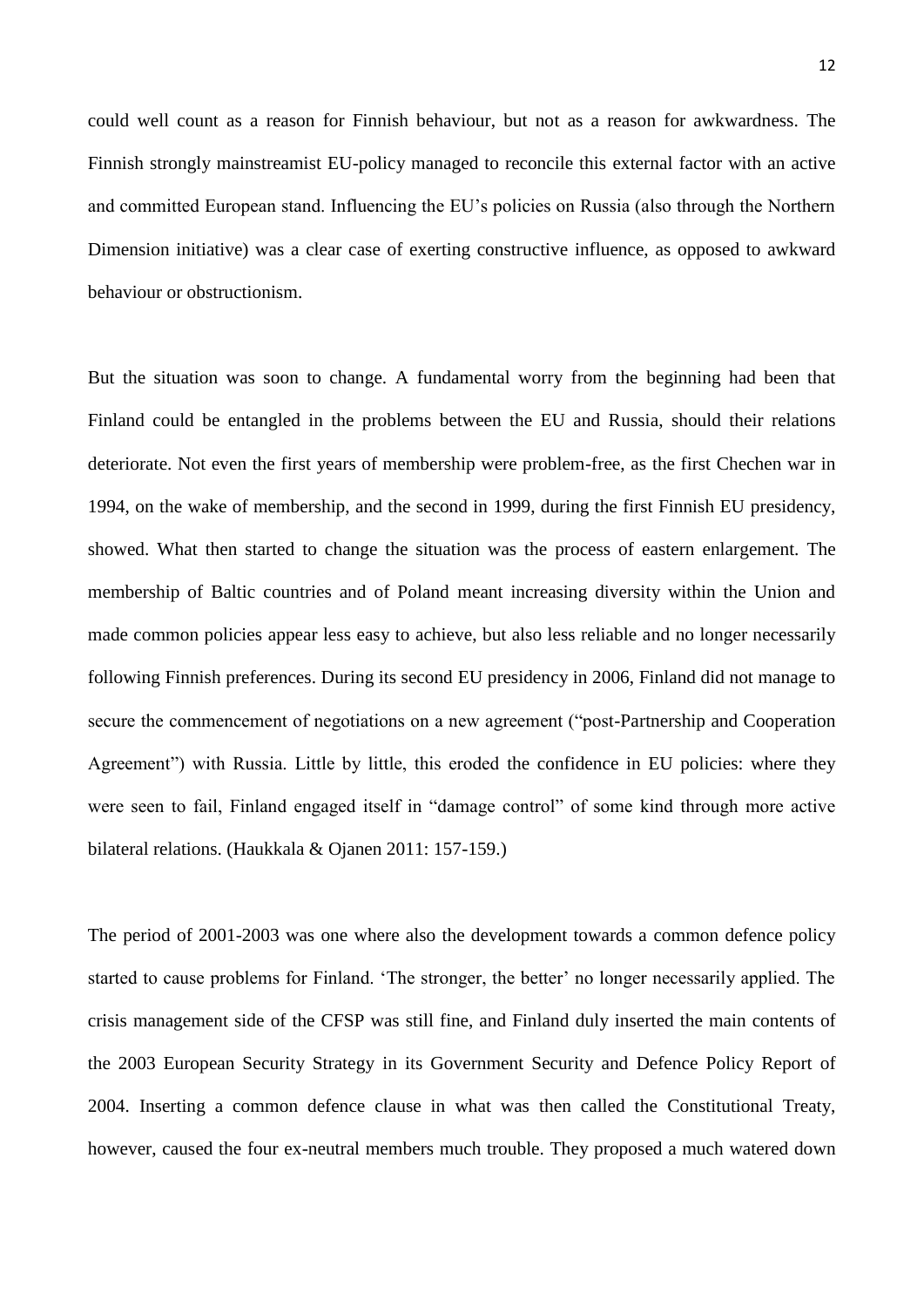version of the clause in which the member states "may request aid", leaving out the obligation of aid and assistance altogether (Ojanen 2008: 61). This was not acceptable to the other member states and the final compromise was one in which the mutual defence commitment stays, but the policy of the Union "shall not prejudice the specific character of the security and defence policy of certain Member States" (art 42:2 Lisbon Treaty).

This could be seen as one of the first instances of Finland actually complicating integration in this field, or acting in an awkward way. Common defence was, for Finland, problematic: the duties it could imply outweighed potential gains. Particularly the defence of the Baltic countries against Russia was looming large as a truly problematic scenario. The notion of being in the 'core' started to look problematic when it came to defence. The possibility of an inner core actually forming in defence policy was worrying for Finland as it would not know on which side it would position itself: it was the idea of a possible split within the Union that worried Finland the most. This was also the reason behind the ex-neutral member countries' letter on the planned defence clause, at least from Finland's point of view: it was imperative to avoid a split within the Union.

The Eastern neighbourhood issues were also to show the differences between Finnish and Swedish stances. Finland, from the outset a more integrationist and supranationalist country than Sweden, took first distance from its Nordic EU neighbours. This included the question of eastern enlargement, where Finland favoured the Commission line (enlargement in waves as the candidates meet the membership criteria, in practice Estonia in the first wave) over the Nordic position (supporting the entrance of all Baltic countries together) (Ojanen *et al.* 2000: 140). Finland was, as a matter of fact, being an awkward Nordic country during its first EU membership years. Sweden's activism in EU neighbourhood policy and in the Eastern Partnership was not matched with similar Finnish interest. Even the 2008 war in Georgia brought out the differences between Sweden and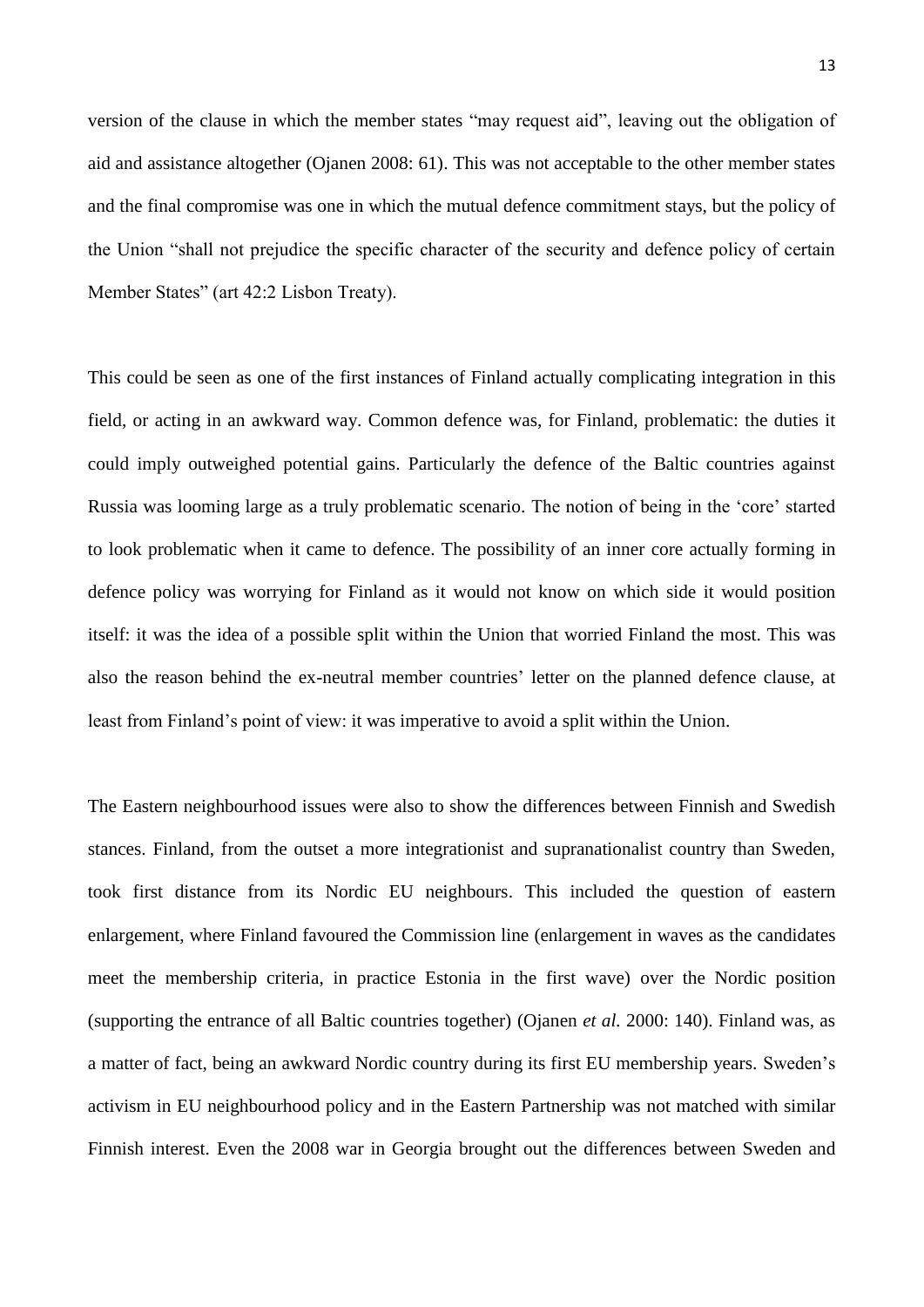Finland. It led many in Finland to observe that the unchanged territorial defence system was actually good to have while the much reworked and slimmed Swedish defence system seemed to left the country more vulnerable.

Later on, increasing Russian assertiveness and rivalry in the neighbourhood, increasing military activity in the Baltic Sea region, air space violations and new hybrid threat scenarios further accentuated this tendency. The internal divisions between EU member states on Russia become more pronounced, as the overall security situation deteriorated, bringing national interest to the foreground.

#### **The euro crisis: politicization of EU affairs**

Overall, considering the quite Eurosceptical public opinion and the divisions inside parties, there was a societal demand or at least potential for more contestation over EU and national integration policy. The domestic politicization of the euro crisis, coinciding with the 2011 Eduskunta election campaign, was thus perhaps not that surprising, but it certainly has changed the nature of national EU discussion and has even affected European level decision-making.

Economic factors played a key role in the decision to join the Union, and, if anything, the euro crisis seems to have further convinced at least the political and economic elites of the values of internal market and monetary stability. As one of the euro zone countries with triple-A rating, Finland has supported tight budgetary discipline, emphasizing that the success of the single currency and European economy depends on the performance of national economies. But while Finnish governments have consistently supported various euro area rescue and coordination measures from bailout payments to Fiscal Compact and the banking union, they have certainly needed to pay closer attention to the mood at home.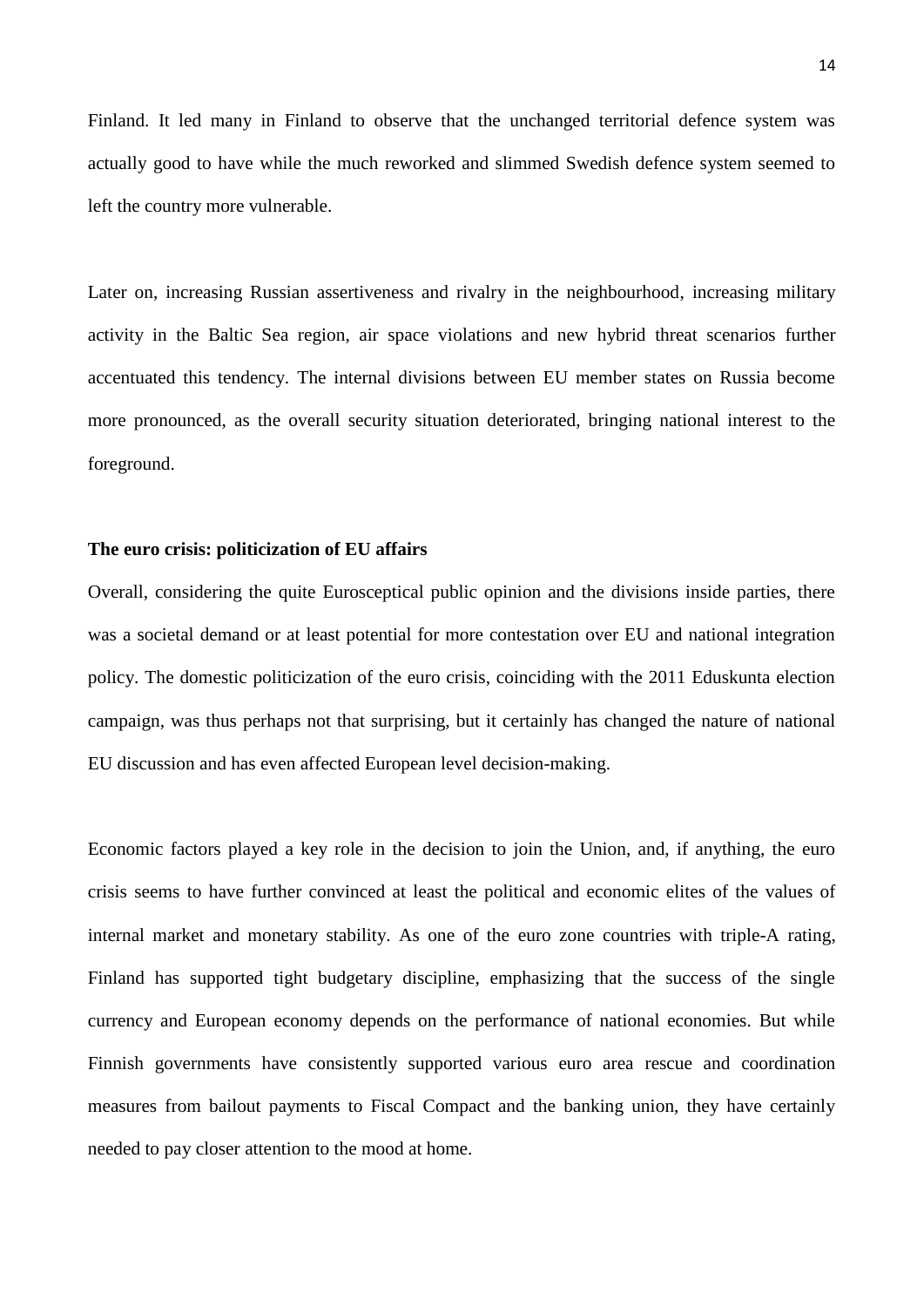In the run-up to the 2011 Eduskunta elections the problems affecting the euro zone triggered heated debates, and the EU – or more precisely the role of Finland in the bailout measures – became the main topic of the campaign. The decision to rescue Greece from its near bankruptcy showed divisions between and within political parties, and when, just before the elections, first Ireland and then Portugal followed the path of Greece and required bailout measures, the debate only intensified. It is fair to say that no other EU matter has produced similar tensions in Finland since joining the Union. While the opposition parties, as well as a notable share of backbenchers from the governing parties, were clearly angered by the EU's response to the crisis, the debates were also strongly influenced by the upcoming elections. The more Eurosceptic parties (the Finns Party, the Christian Democrats and the Left Alliance) and the main opposition party, the Social Democrats, led the attack on the government. The Social Democrats, perhaps not to be outdone by the Finns Party's EU critique, adopted a high-profile position against lending money to Greece without bilateral collaterals, and the opposition parties in general voted against the aid measures.

Particularly the Finns Party had an electoral incentive to capitalize on the crisis. It is the only party represented in the Eduskunta that has consistently been opposed to European integration (but without ever demanding Finland's exit from the EU or the euro area) — and also the only party which has systematically used the EU as a central part of its campaigns and political discourse. The Finns Party has forcefully attacked the consensual modes of decision-making and demanded public debates about Europe, calling for an end to 'one truth' politics. Indeed, it was the 'outsider' position which enabled the Finns Party to benefit from these developments. As the party was not part of the consensual arrangements, it could attack the existing status quo and the bailout measures with more legitimacy and credibility than its competitors.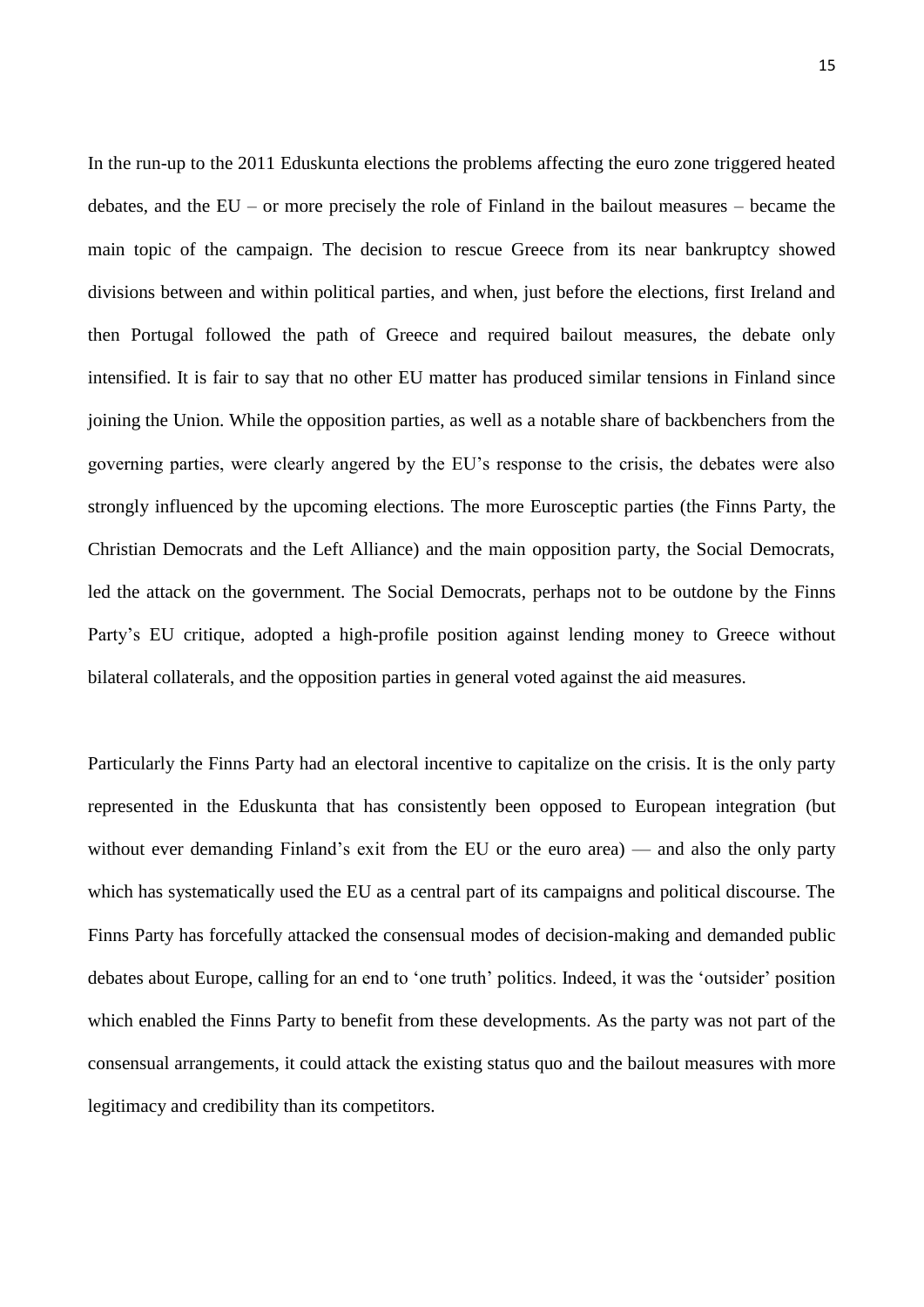The election result was nothing short of extraordinary, producing major changes in the national party system and attracting considerable international media attention. The Finns Party<sup>7</sup> won 19.1 % of the votes, a staggering increase of 15 % on the 2007 elections and the largest ever increase in support achieved by a single party in Eduskunta elections. All the other parties represented in the Eduskunta lost votes. In light of the election campaign, the 'six-pack' National Coalition-led government that entered into office in the summer of 2011 came under serious political pressure to defend national interests in Brussels. Finland demanded as the only country bilateral guarantees on its bailout payments; attempted, on its own, to reject 85 % majority decision-making in the European Stability Mechanism (ESM), demanding unanimity instead; and blocked, together with the Netherlands, the entry of Bulgaria and Romania into the Schengen area. Overall, the success of the Finns Party has clearly pushed the other parties in the direction of more cautious EU discourse. (Raunio 2012b).

The main effects were indeed felt at home, both in the political institutions and in public debate. Turning first to the government, the euro crisis clearly politicized and livened up debates in the ministerial EU committee (officially the Cabinet Committee on European Union Affairs), the main intra-cabinet forum for EU matters (Hyvärinen & Raunio 2014). More importantly, the euro crisis challenged the institutional norms of parliamentary engagement in EU affairs. Two interconnected features of parliamentary EU scrutiny stand out as particularly relevant: government scrutiny and parliamentary unity. The scrutiny model is primarily designed for controlling the cabinet in EU

 $<sup>7</sup>$  The party adopted its current English name in August 2011. Until then it had been known as the</sup> True Finns. According to the party leader, Timo Soini, the new simpler name is intended to emphasize the fact that the party represents ordinary citizens. Soini also felt that the old name had an extreme right or nationalistic slant to it. The exact translation of the Finnish name of the party, *Perussuomalaiset*, would be 'common Finns' or 'ordinary Finns'.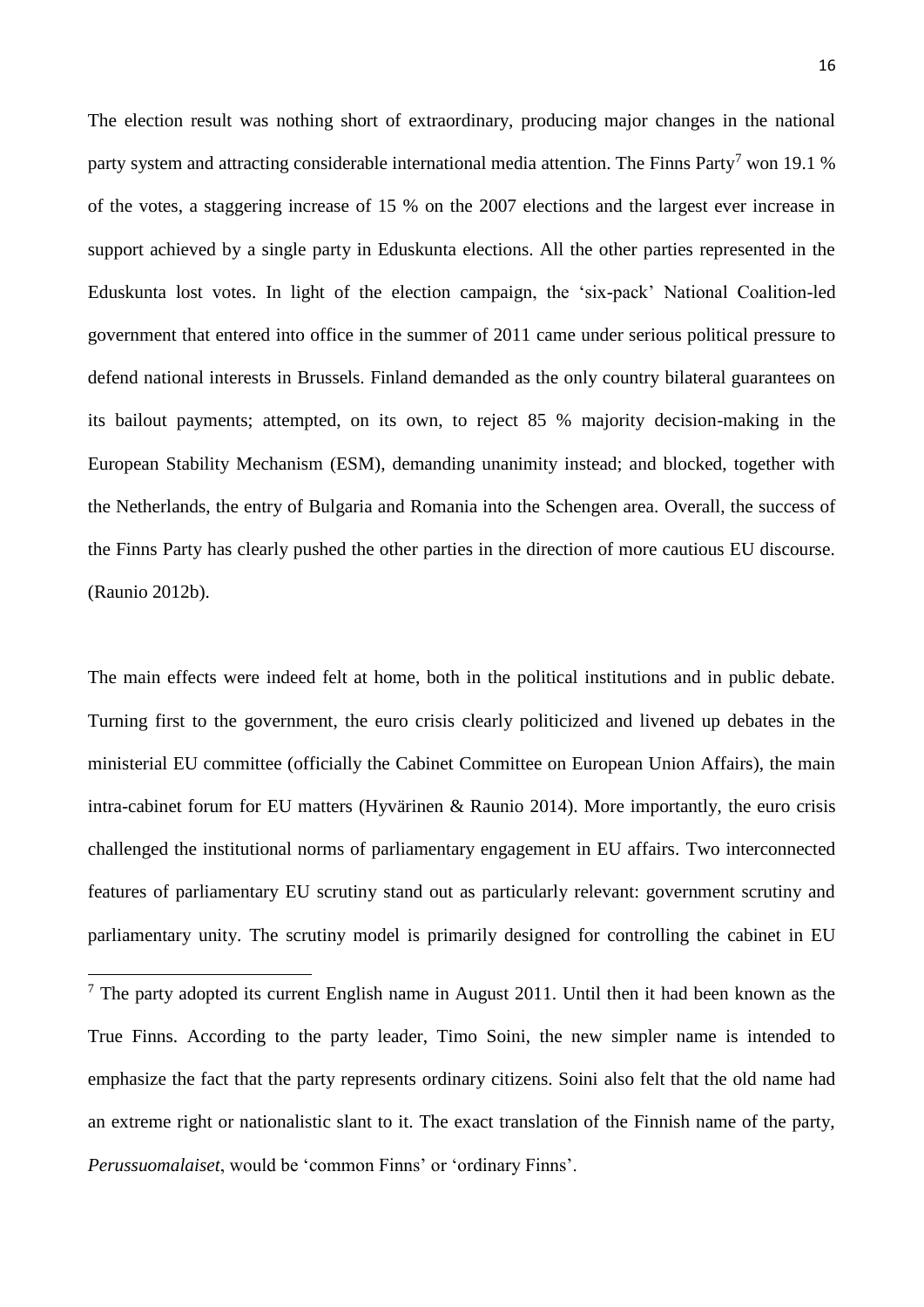matters, with emphasis on mandating the Brussels-bound ministers in the Grand Committee, the European Affairs Committee (EAC) of the Eduskunta. This emphasis on government scrutiny in EAC has clearly impacted plenary involvement in EU affairs which was until the euro crisis very limited. The objective is to produce unanimous EAC opinions instead of decisions that pit the governing parties against the opposition.

In contrast to previous lack of European debates, between 2010 and 2012 18 EU debates took place on average per year, with 63 % of them focusing on the euro area (Auel & Raunio 2014). More interesting are interpellations that have become the standard form of confidence vote. Before 2010 only two were EU-related, with both of them dealing with CAP and its impact on Finland. However, between 2010 and 2015 the opposition tabled six crisis-related interpellations. The first of these was signed by the Left Alliance, while the other five were put forward by the Finns Party. These interpellation debates are well-attended by MPs and the government and attract considerable media coverage. Examining Grand Committee decision-making and outputs, we can see a clear change from 2010-2011 onwards. Voting became more common in the EAC, with the losing opposition minority adding its dissenting opinions to the EAC reports and minutes. Most of the contestation was initiated by the Finns Party, but also the Centre Party entered often its objections to the public parliamentary records. The clear majority of the votes and dissenting opinions were on euro crisis-related issues. Hence the euro crisis ushered in a new era of more contested EAC and parliamentary decision-making in EU affairs. Although problematic for the government (and occasionally by extension for EU decision-making, thus potentially awkward), these developments are good news in terms of democracy and the level of public discussion. The plenary debates about the euro zone were arguably the first time that the government was forced to justify and defend its EU policies in public – and when the opposition attacked the government publicly over its handling of European matters. (Raunio 2016b.)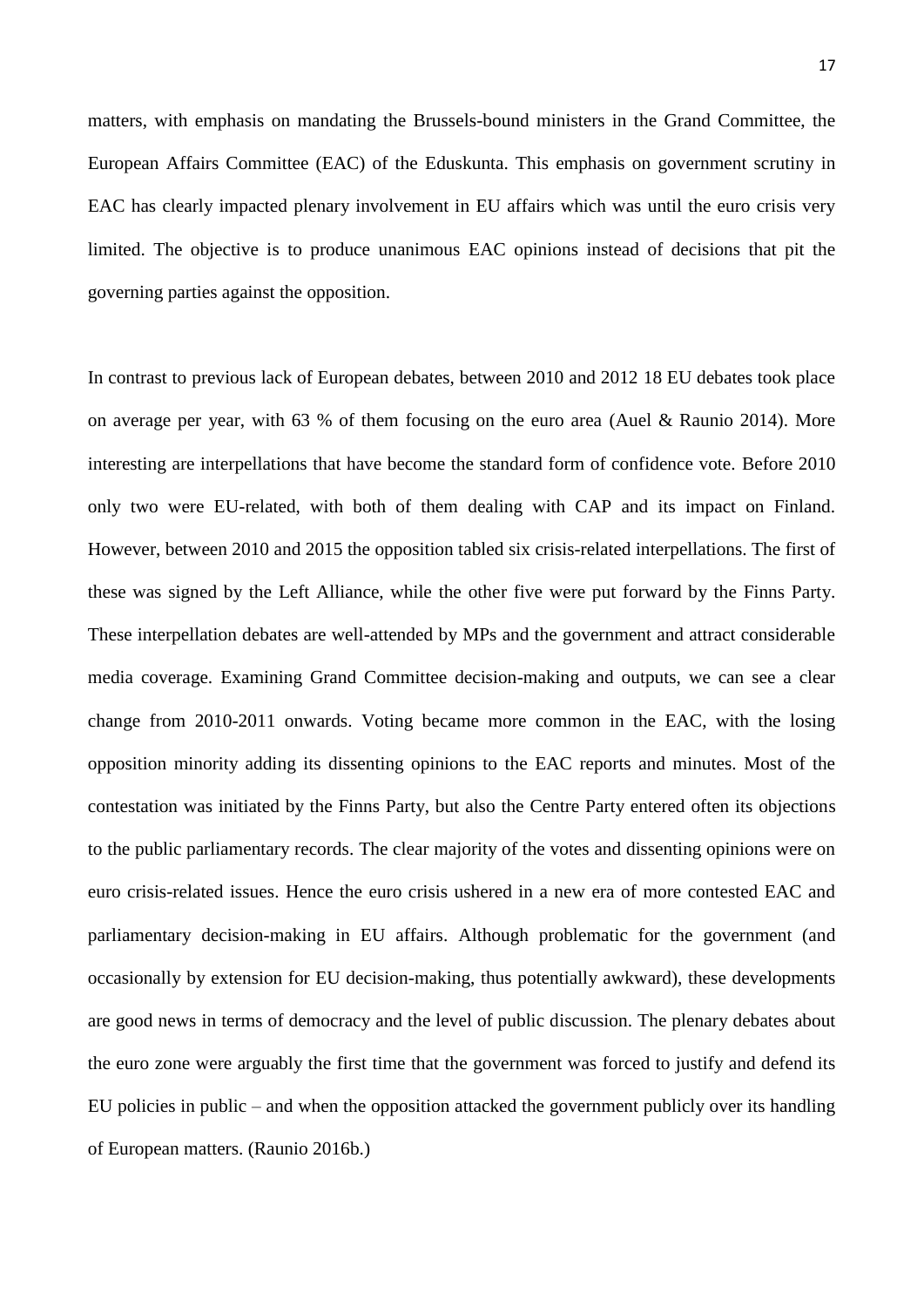The increased contestation has influenced also government formation. In 2011 the Finns Party was close to joining the cabinet, but according to Timo Soini, the long-standing party chair, it was impossible to participate in a government that was committed to further euro zone rescue measures. However, after another strong election result in the 2015 Eduskunta elections, with the Finns Party finishing second in terms of seats and winning 17.7 % of the votes, Soini guided his party to the new right-leaning cabinet that also includes the Centre Party and the National Coalition. With his eyes on post-election coalition formation bargaining, during the campaign Soini had assured voters that the EU and potential bailouts would not be obstacles to his party entering the government. The new Prime Minister, Juha Sipilä, needs also to look over his shoulders given that the Centre has been internally divided over European integration ever since EU membership entered the domestic political agenda in the early 1990s. Two-thirds of Centre supporters voted against membership in the 1994 referendum, and the rank-and-file continue to be sceptical of further integration. The party's parliamentary group also contains diverse views on Europe, and the generally speaking pro-EU Sipilä may thus be under pressure not to appear too soft when representing Finland in Brussels.

The European section of the government programme is certainly more critical of integration than the programmes of previous cabinets, with Finland seeking 'less, but better and lighter, regulation than at present.' The programme emphasizes strongly that each euro area country is responsible for its own economy, and 'EMU should not be developed through such deepening of economic coordination which would lead to an expansion of joint responsibility'. Sipilä's cabinet is thus 'opposed to increasing Finland's liabilities in handling the euro crisis' and that 'if the European Stability Mechanism must still be used, it should be done only within the framework of the mechanism's current capacity and capital structure'. The programme also states explicitly that the EU 'must act decisively to manage illegal migration flows in the Mediterranean area. Relocation of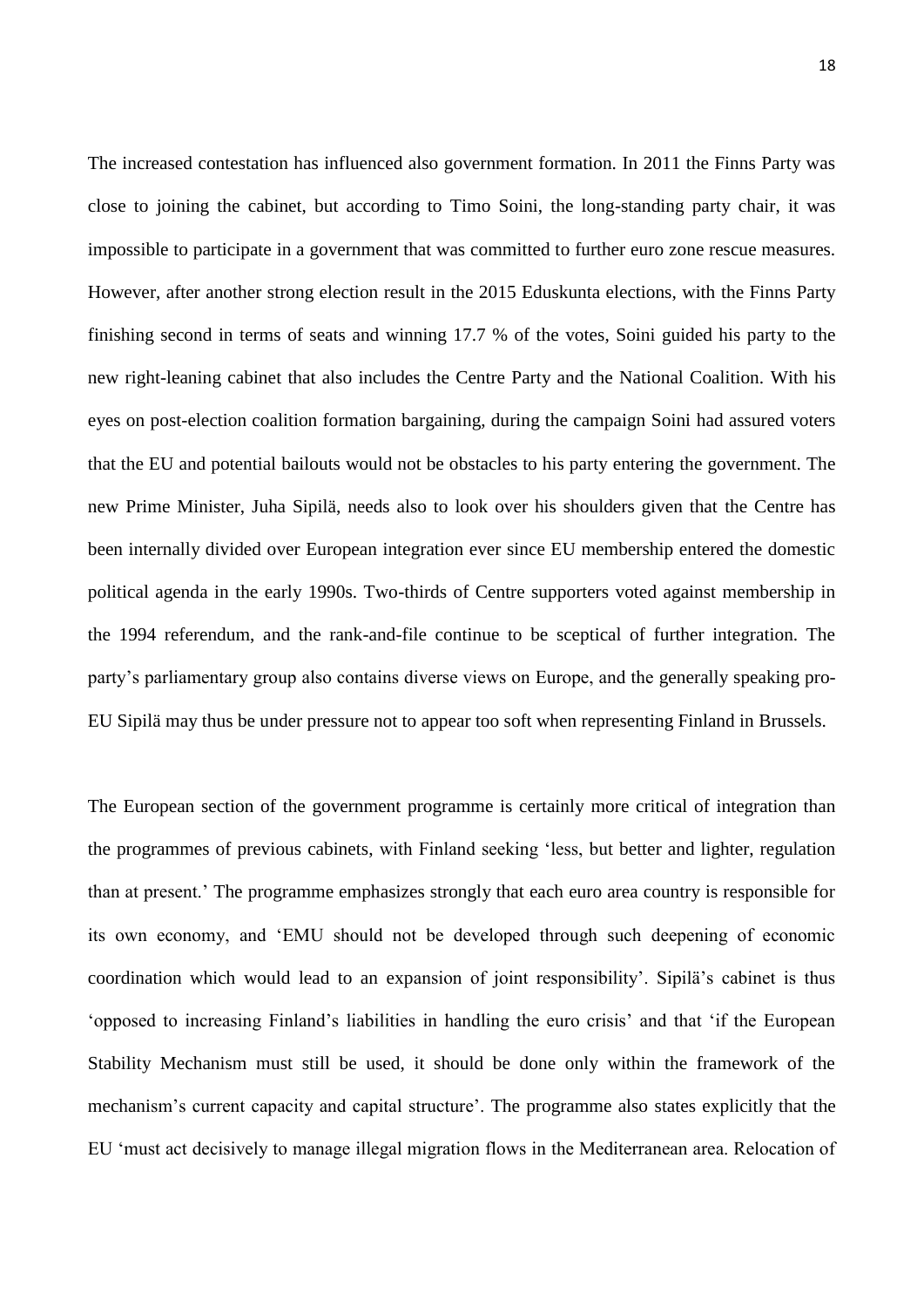asylum seekers within the EU should be based on the voluntary participation of Member States'.<sup>8</sup> Hence it was not surprising that Finland was in the summer of 2015 among those countries that were most critical of a new Greek bailout package.<sup>9</sup> In the end the government, including the Finns Party, swallowed the bitter pill and accepted the bailout deal, not least because they realized that under ESM rules Finland could not alone bloc decision-making. And in late September 2015 the government abstained (= voted against) when the Council of the EU decided on relocating 120 000 asylum-seekers.<sup>10</sup>

Overall, the euro crisis was a turning point in Finnish EU policy, with party-political conflict and public contestation that clearly constrains the cabinet in EU level bargaining, at least in euro zone decision-making. It may have strengthened similar tendencies in foreign and security policy as well, a field in which the original integration zeal started to show signs of change much earlier, but where stepping out of the consensus tradition is relatively much harder still.

<sup>8</sup> *Finland, a land of solutions*. Strategic Programme of Prime Minister Juha Sipilä's Government, 29 May 2015. Government Publications 12/2015 (http://valtioneuvosto.fi/en/sipila/governmentprogramme).

<sup>&</sup>lt;sup>9</sup> The bailout package did not increase Finland's contribution to the stabilization fund. According to many sources Finland was the country most opposed to the deal, with Soini supposedly even threatening to leave the government should Finland agree to new loan arrangements. See for example [http://foreignpolicy.com/2015/07/13/the-biggest-roadblock-to-a-greek-deal-could-be-tiny](http://foreignpolicy.com/2015/07/13/the-biggest-roadblock-to-a-greek-deal-could-be-tiny-finland/)[finland/;](http://foreignpolicy.com/2015/07/13/the-biggest-roadblock-to-a-greek-deal-could-be-tiny-finland/) [http://yle.fi/uutiset/stubb\\_finland\\_is\\_not\\_alone\\_in\\_opposing\\_greek\\_bailout/8149043.](http://yle.fi/uutiset/stubb_finland_is_not_alone_in_opposing_greek_bailout/8149043)

 $10$  The Czech Republic, Hungary, Romania and Slovakia voted against while Finland abstained. In practice Finland nonetheless voted against the winning coalition as according to the decision rules of the Council what matters is the number of votes in favour of the proposal.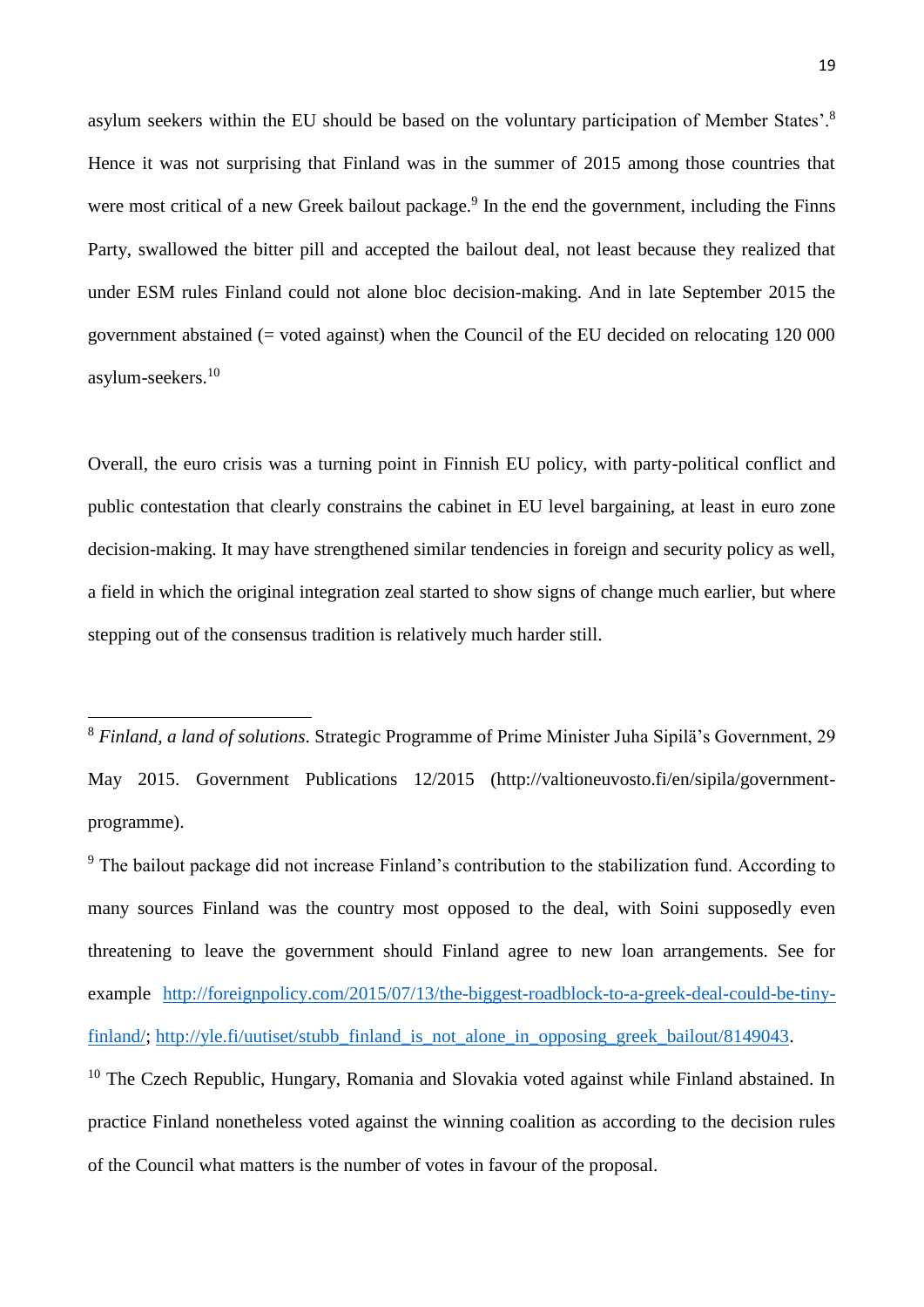### **The crisis in Ukraine: reconsidering the utility of CFSP**

The war in Ukraine has certainly brought to the fore the 'special relationship' with Russia and the question about the proper relation between bilateral or national and EU policies. Economically Russia is a very important trading partner for Finland, and hence the sanctions imposed by the EU and the Russian countermeasures are hitting Finland particularly hard.<sup>11</sup> Nonetheless, Finland has supported the EU line, with the government and President Sauli Niinistö underlining that there is no other option. The active role of Niinistö during the crisis is also interesting because of the dual leadership system, with Finland's foreign policy co-led by the president and the government (Raunio 2012a). The system is often linked with the distinction between national and European foreign policy. While the government is in charge of the CFSP, the president has a larger role in bilateral relations, especially with non-EU countries.

Would Russia even be a factor that makes Finland turn away from the common EU policy line, or, in other words, turn into a reason for awkward behaviour, as major external security factors often do? Signs of questioning the efficiency and suitability of the sanctions can be found, even though the general support for the EU decisions is officially repeated over and over again. What is interesting, though, is how the debate has changed. Russia plays an active role: seeking for internal splits within the EU, it has tried to influence the image of Finland, give a picture of Finland as a potentially weak link behind the sanctions policy. Also the other EU countries watch Finland quite closely. In the Finnish debate on sanctions, the importance of a united EU front is stressed, but at the same time, the need for good bilateral relations is underlined. Finland has also called for

<sup>&</sup>lt;sup>11</sup> Between 2007 and 2014, Russia was the most important trade partner of Finland. Since 2013, trade with Russia has diminished considerably (http://www.tulli.fi/fi/tiedotteet/ulkomaankauppatilastot/katsaukset/maat/venaja15/index.html?bc=3 70).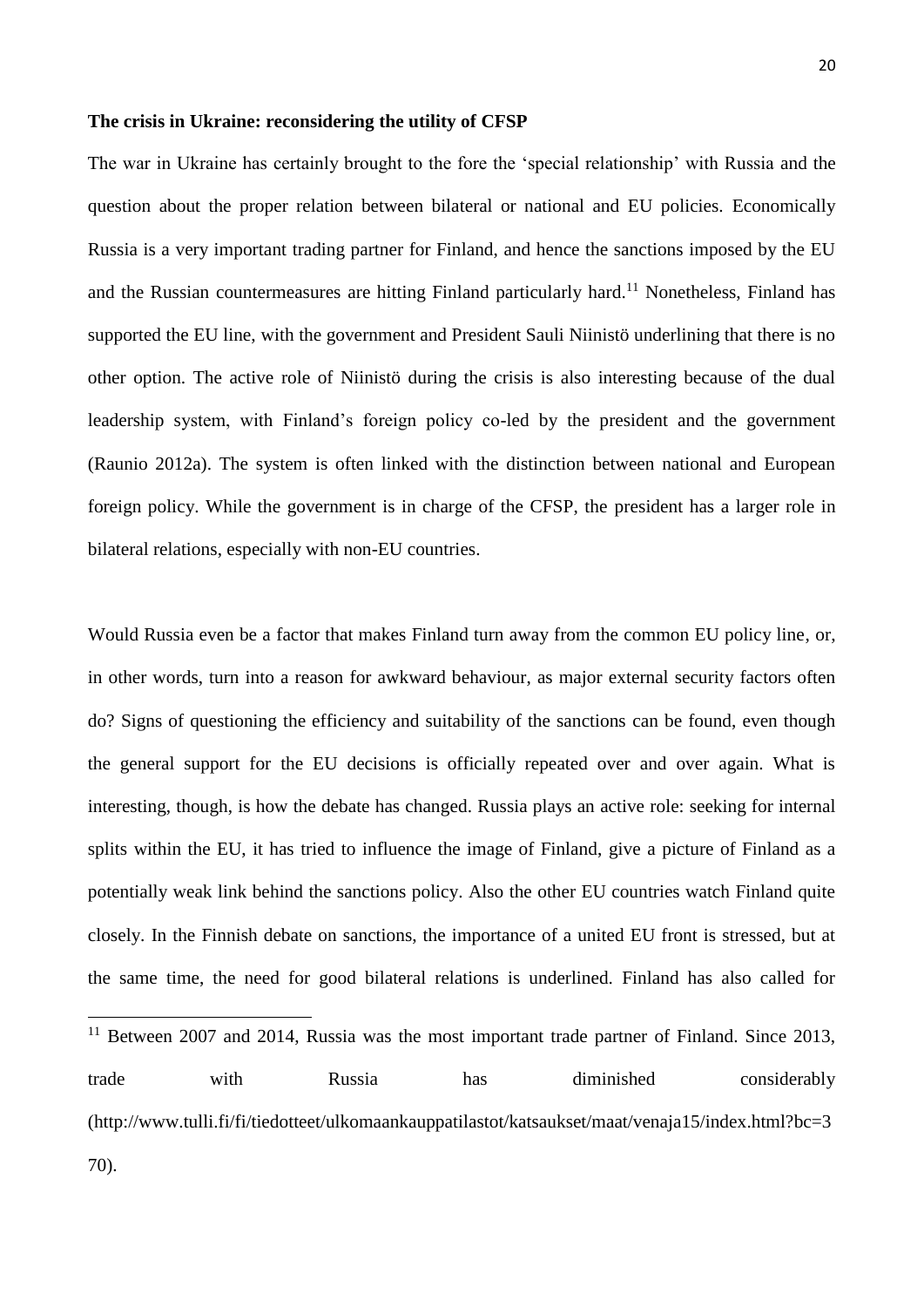solidarity between the member countries when it comes to the distribution of adverse economic consequences of counter-sanctions, claiming also for compensation from the EU for its losses. At the same time, it has positioned itself among those member countries that have been in favour of a slower schedule for the stepping up of sanctions. The dissenting opinion of Foreign Minister Erkki Tuomioja to the minutes of the Council of the EU ministerial council in September 2014 caused quite some debate. He signalled the readiness of Finland to object to new sanctions even if left alone in this position.<sup>12</sup> Such a move was quickly interpreted as part of the upcoming election campaign. Later on, Finnish politicians also complained about the EU countries leaving Finland alone with hard choices in the decision concerning the participation of Russians that are on the EU's sanction list in an Organization for Security and Cooperation in Europe (OSCE) parliamentary meeting in Helsinki.<sup>13</sup> Importantly, the domestic debate has changed, becoming at times quite heated as the politicians accuse each other of either entering a 'grey area' with too many concessions to Russia or of a EU zeal that is dangerous for Finnish interests and, in the end, its security.

Similarly, the programme of the Sipilä cabinet seeks to underline the support for common policies while marking space for bilateralism. On Russia, it says: 'The improvement of relations between Russia and the EU would reinforce the security and economy of Europe as a whole. This cooperation must be based on respect for international law and international commitments', and,

<sup>12</sup> *Helsingin Sanomat*, 9 September 2014, "Tuomiojan merkintä: Suomi voisi vastustaa Venäjänpakotteita vaikka yksin". .

<sup>13</sup> *Helsingin Sanomat*, 6 July 2015, "Niinistö: Suomi jätettiin yksin Venäjä-ratkaisun kanssa" http://www.hs.fi/politiikka/a1436145697408?ref=hs-art.artikkeli, *Hufvudstadsbladet*, 7 July 2015 ("Niinistö: Finland satt i en rävsax". http://hbl.fi/nyheter/2015-07-07-762030/niinisto-finland-satt-ien-ravsax).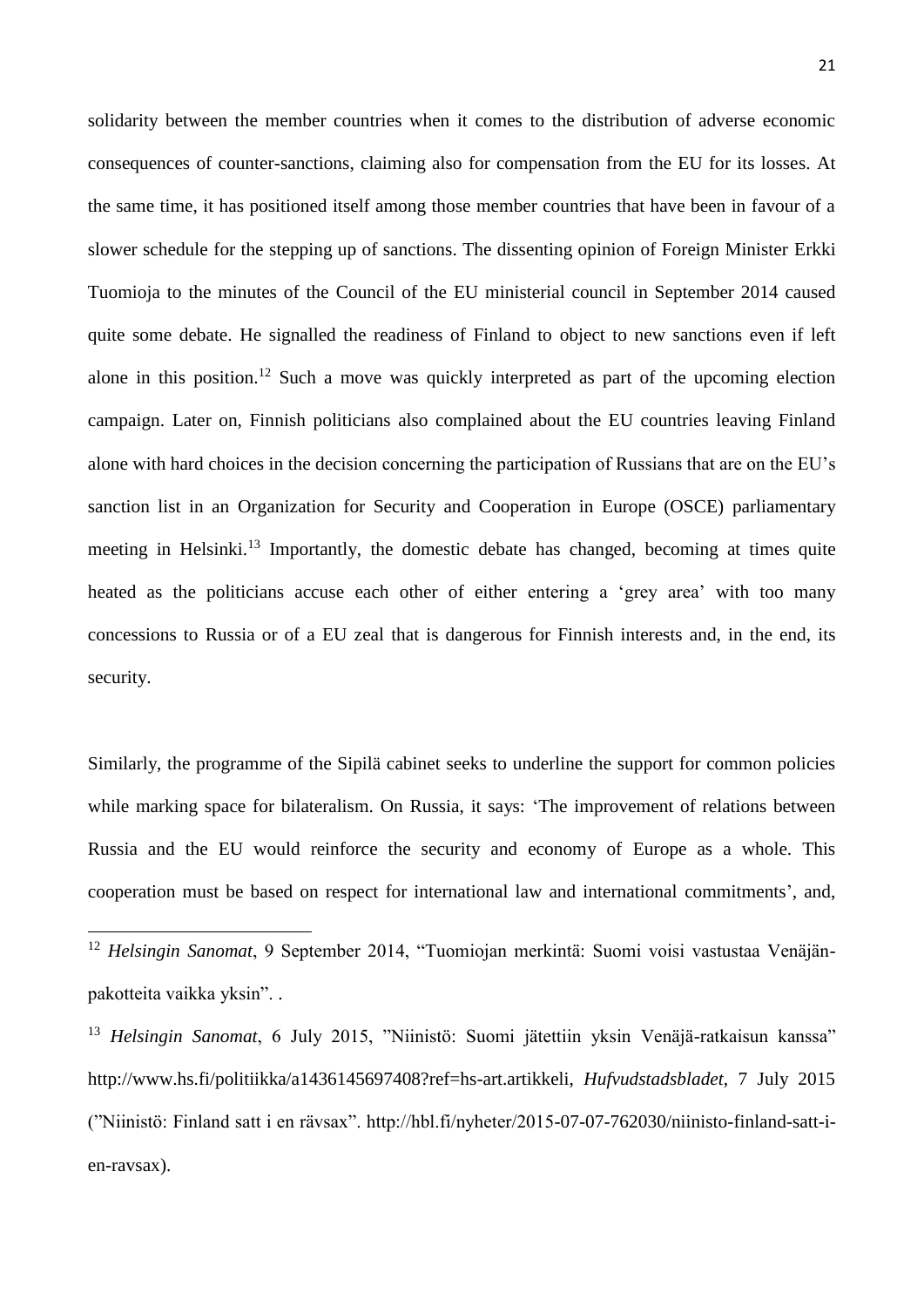'Russia is an important neighbour for Finland. Finland complies with the European Union's common positions on Russia and also maintains diverse bilateral relations.' In addition, Finland will maintain good bilateral relations with other countries.' When it comes to security and defence, the programme states that Finland is a militarily non-allied state which is engaged in a practical partnership with NATO and it maintains the option to seek NATO membership.<sup>14</sup> Nordic cooperation and in particular bilateral cooperation with Sweden has increased in importance for Finnish security policy. Bilateralism is on the rise also when it comes to relations with the UK and the US.

If at start, Finnish anti-awkward EU policy implied constructive activism in foreign policy, the trend seems to be a downward one. When looking at how Finland has scored in comparison to other member countries in EU foreign policy, it appears that its influence has been in decline for some time already. The Foreign Policy Scorecards from 2010 to 2015<sup>15</sup> show that the overall profile of Finland in CFSP has increasingly diverted from that of Sweden. Finland's activism and influence has been declining, while Sweden has become the most influential member country after the large member states. This also includes relations with Russia, where Sweden has had a consistently active profile. In this period and according to the scorecard methodology, Finland has not been hampering the CFSP, either. As shown in the above, however, in some situations Finland might be inclined to identify itself with those that want rather 'less' than 'more' Europe. Still, even in cases it has actually opposed a decision, such as the Commission's relocation plan for refugees, it has complied with it afterwards.

<sup>14</sup> *Finland, a land of solutions*. Strategic Programme of Prime Minister Juha Sipilä's Government, 29 May 2015. Government Publications 12/2015 (http://valtioneuvosto.fi/en/sipila/governmentprogramme).

<sup>15</sup> http://www.ecfr.eu/scorecard/.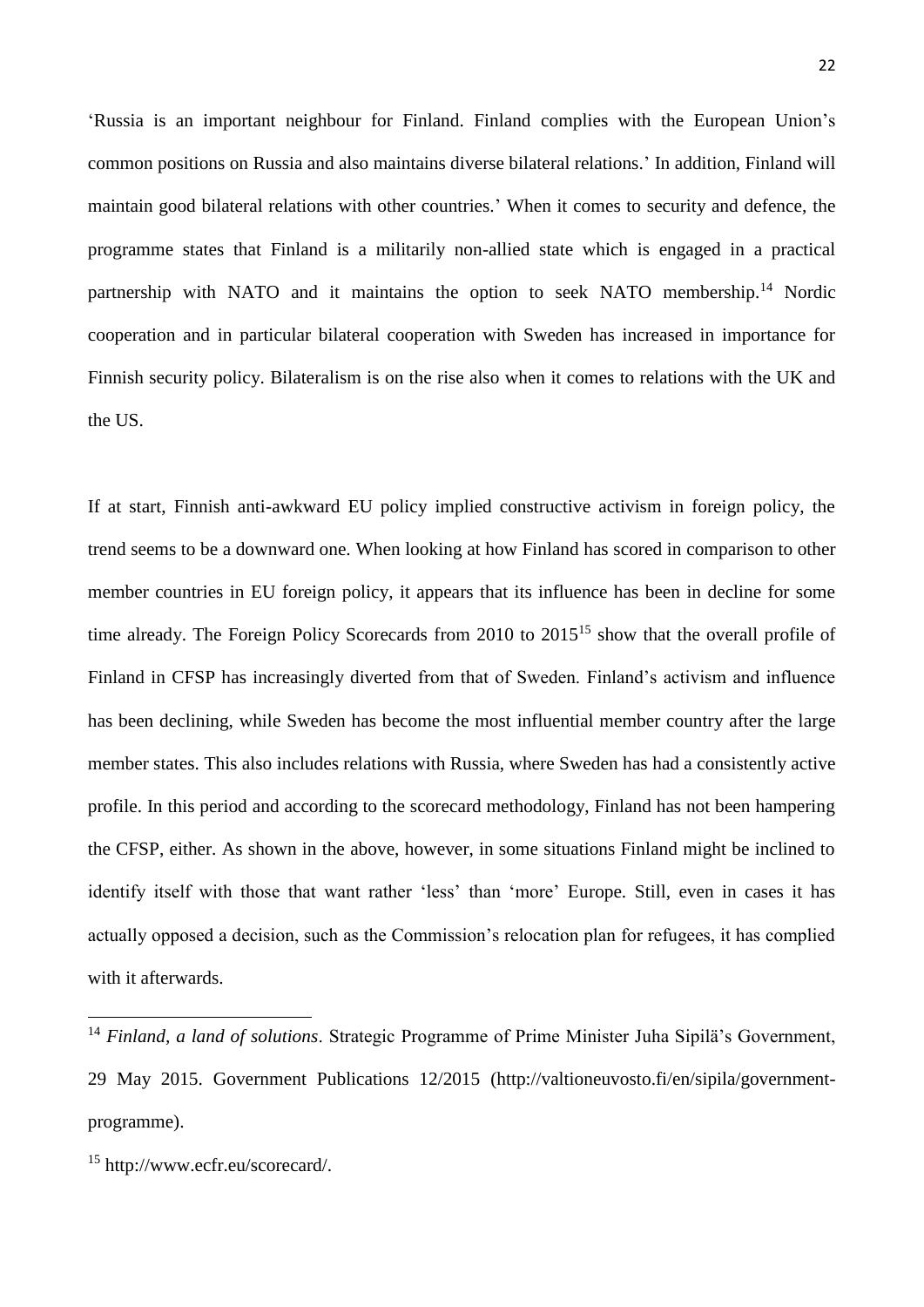# **Concluding discussion**

**.** 

Considering the relatively narrow majority in favour of joining the EU in the referendum held in 1994, Finland would seem to have all the key preconditions for adopting a more intergovernmental approach to European integration. Yet the situation was until the euro crisis very much the opposite, with successive Finnish governments consistently in favour of both deeper policy integration and of increasing the powers of supranational institutions.

In light of the divisions underneath the consensus, the new, more cautious integration policy should not come as a major surprise. The euro crisis revealed the fragile basis of the domestic (elite) consensus over Europe, bringing thus national EU policy arguably more in line with public opinion. The euro crisis and the success of the Finns Party have influenced domestic EU discourse, which is certainly more critical, downplays any moves towards further transfers of power to Brussels, and emphasizes the role of national interests. According to the programme of the Sipilä government 'Finland is an active, pragmatic and result-oriented Member State. The Government will seek, in a constructively critical and cooperative way, to combine the national and joint European interest in Finland's EU policy.<sup>16</sup> Overall, there is now more contestation over integration, and importantly much of this conflict takes place in public – in the plenary debates in the Eduskunta and in printed and electronic media. This is certainly a highly positive development when considering that Europe as an issue had remained depoliticized in Finland for such a long time. The more critical domestic climate on Europe has also impacted on EU level bargaining. Increased contestation means more

<sup>16</sup> *Finland, a land of solutions*. Strategic Programme of Prime Minister Juha Sipilä's Government, 29 May 2015. Government Publications 12/2015 (http://valtioneuvosto.fi/en/sipila/governmentprogramme).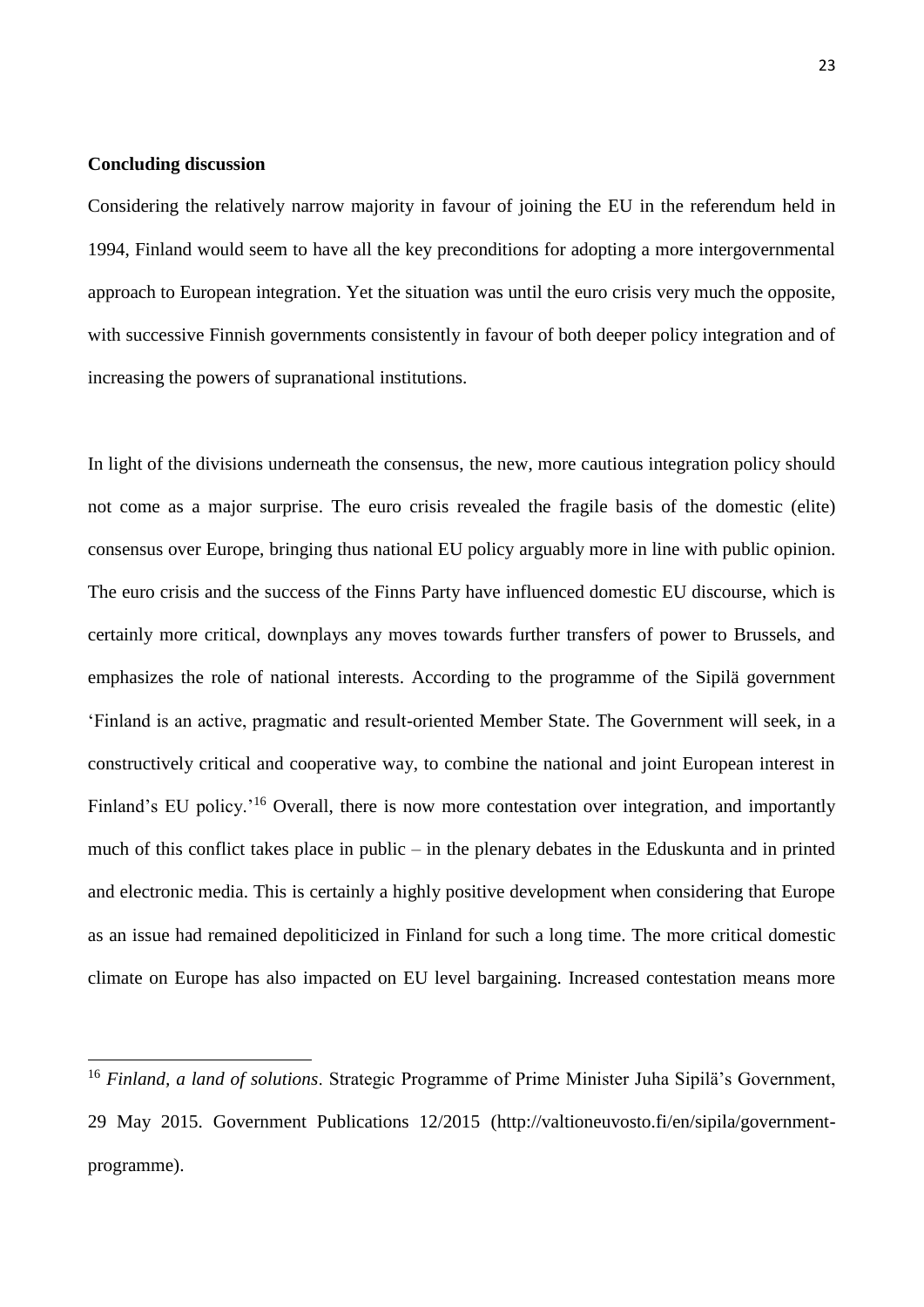coverage and public scrutiny of national EU policy, and this in turn implies less room for manoeuvre for the cabinet.

The divisions have extended to cover even foreign and security policy. There is now more domestic debate about both the substance of EU external relations and the difficulties in reconciling Finnish interests with EU's common policy line. It seems that it is more legitimate than before to stress national interests and bilateral ties, particularly in relations with Russia. Moreover, the budget cuts of the Sipilä government that hit especially development aid but also crisis management activities have been interpreted as diverting Finland away from a 'Nordic' profile but also harming its international credibility, as signals of diminishing international role would equal lack of responsibility and too strong an emphasis on national interest.

So, what has changed? Has the pragmatic, flexible, adaptive and constructive member state turned into an 'awkward' one? To some extent yes, and not quite unexpectedly so. The political calculation of gains and losses has changed. Lessening political consensus implies more chances for even quick changes in policy. Contestation has led to Finland standing even alone in EU level bargaining and to more polarised domestic debate. Yet, no signs of active obstructionism emerge, just more hesitation. In this, it might actually be the mainstream that changes towards being more awkward, and not Finland: Finland still keeps in the mainstream.

Still, the basic equation remains the same: Finland joined the EU for economic and security reasons, and, if anything, the euro crisis and the Ukrainian war have underlined the importance of the European framework for advancing national interests – but significantly, these national interests are now emphasized more, subject to increased domestic contestation, and defended more vigorously in Brussels. There is no real alternative, for instance no Nordic alternative to the EU. Of course one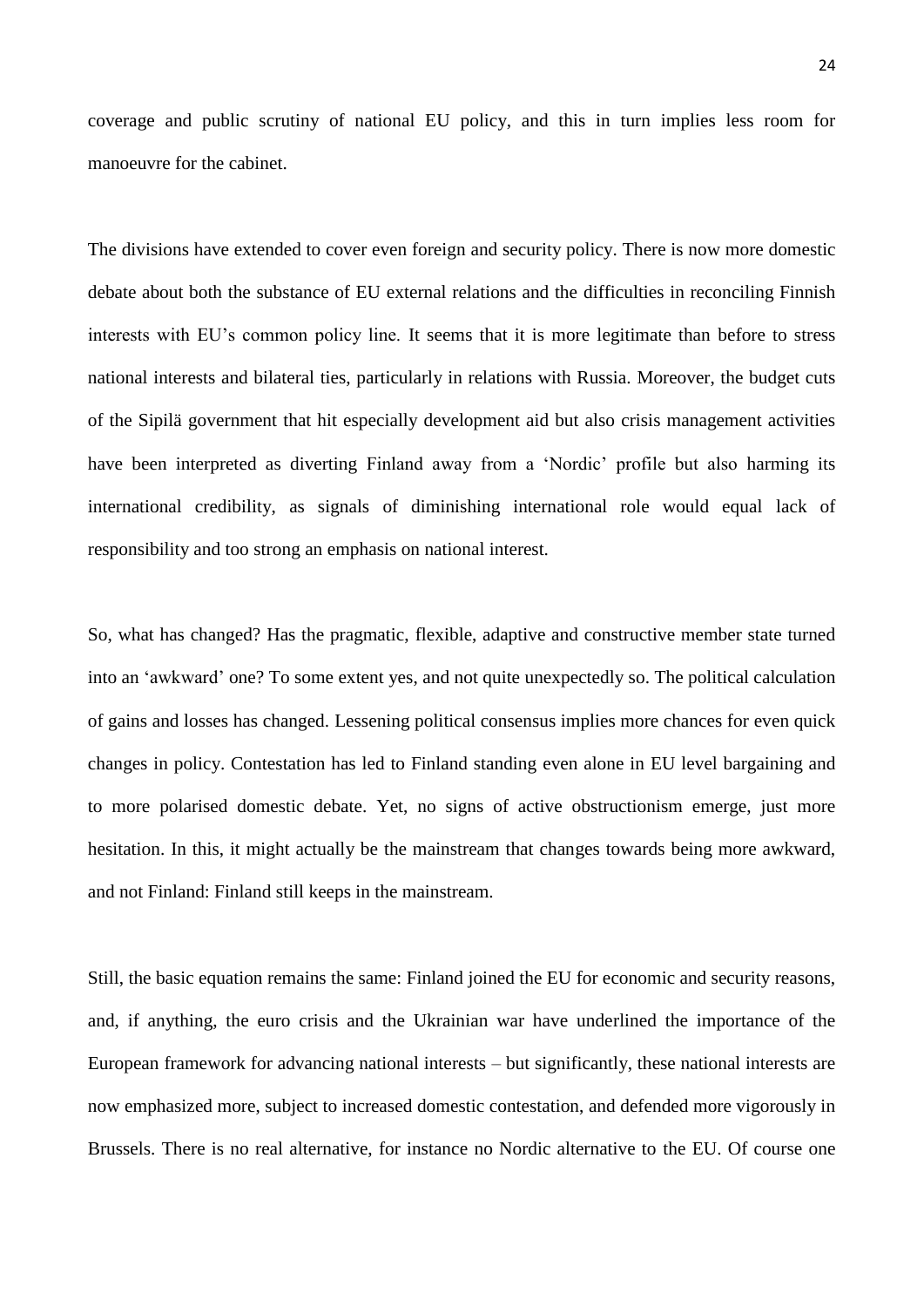can say that this is more a matter of political rhetoric aimed at domestic audiences: after all, in the end the Finnish governments have, although with some reservations, supported various euro area coordination instruments and bailout packages. There is also no systematic evidence of Finnish governments acting tougher in other policy areas in EU level bargaining. However, change is already evident. In terms of EU level bargaining, flexibility may still prevail in less salient issues, but where national (publicly defined) interests are at stake, Finnish governments are bound to show less willingness for compromises than before. If compromise was a central tenet of anti-awkward policy, then a change can be perceived. In terms of policy, what can be expected from Finland in these circumstances is pragmatic cooperation geared towards economic growth rather than big reforms or supporting further centralization.

Domestically the changes are probably more profound. It is plausible to argue that there is no return to the pre-euro crisis era consensus over Europe. Most political parties, including all three current cabinet parties, and their electorates are divided over both integration and specific EU-related policy issues such as immigration, euro zone coordination instruments or relations with Russia. These issues are likely to feature prominently in both national and EU level debates in the next few years. Experience from other EU member states and the Nordic countries also indicates that contestation over EU is normally a long-term phenomenon. On a deeper level, however, we need to see whether domestic consensus is disappearing or at least weakening. This would be a major change for Finland, perhaps towards more openness, clashes and abrupt changes, something that truly awkward action would be about. But in a society where foreign and EU policies have always been based on single national interests defined by the president or the government, any cracks in consensus are surely not a bad thing.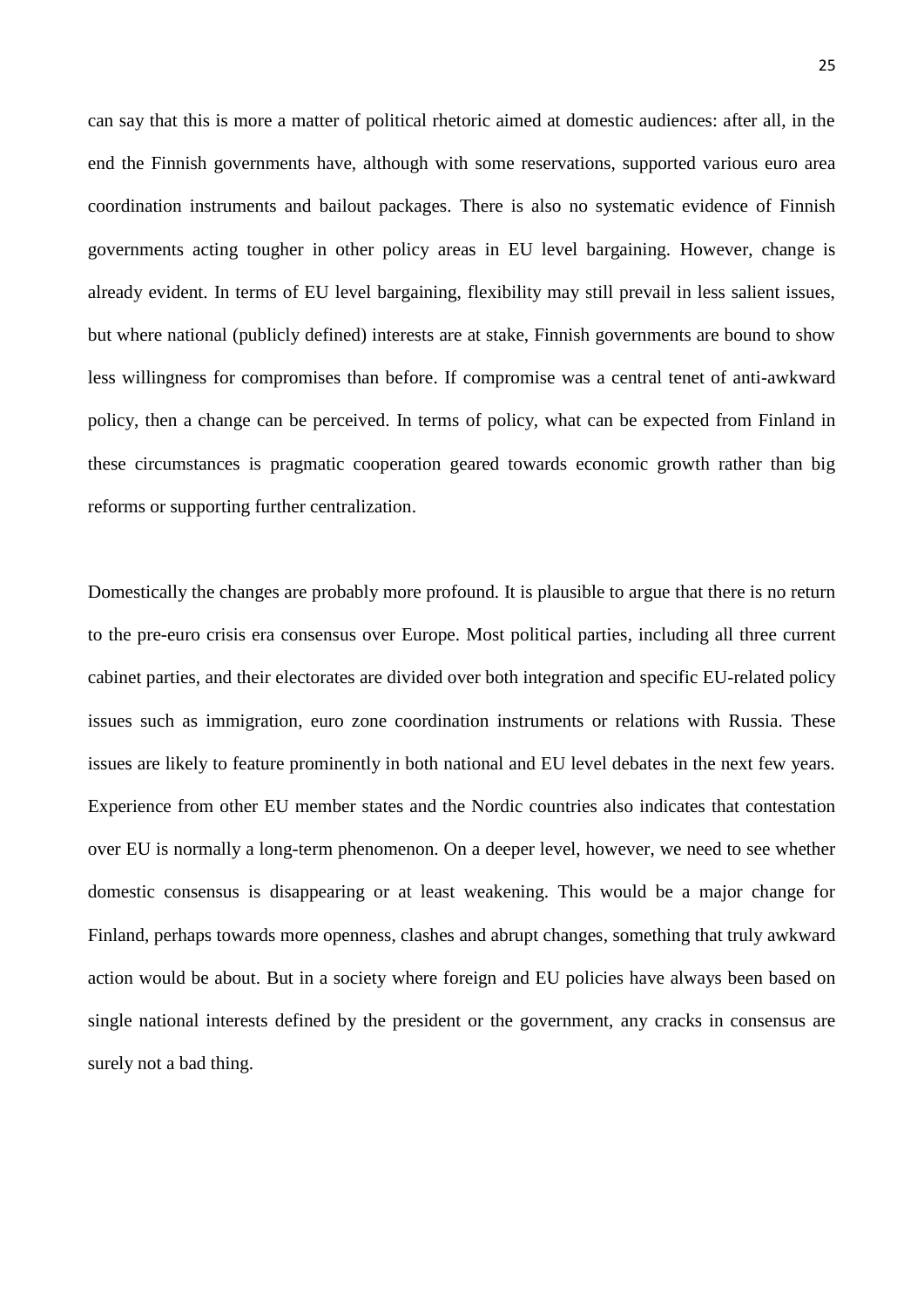To conclude, in terms of understanding awkwardness better, the Finnish case is illustrative in two ways. First, it shows the importance of the link between domestic political consensus and awkwardness. The more consensus there is, the more predictable and easy to deal with the country is. Second, the Finnish case also leads one to ponder on the larger change in Europe: a new European mainstream with new, less integrationist norms and values might be forming. Finland would continue in the mainstream, but in reality follow a new line. In this situation, the perception of Finland as a EU member country would not change dramatically, either.

## **Bibliography**

Alapuro, Risto (2004): What is Western and What is Eastern in Finland? *Thesis Eleven* 77:1, 85- 101.

Arter, David (1987): *Politics and Policy-Making in Finland: A Study of a Small Democracy in a West European Outpost*. Basingstoke: Palgrave Macmillan.

Arter, David (1995): The EU Referendum in Finland on 16 October 1994: A Vote for the West, not for Maastricht. *Journal of Common Market Studies* 33:3, 361-387.

Arter, David (2000): Small State Influence Within the EU: The Case of Finland's "Northern Dimension Initiative". *Journal of Common Market Studies* 38:5, 677-697.

Arter, David (2006): *Democracy in Scandinavia: Consensual, majoritarian or mixed?* Manchester: Manchester University Press.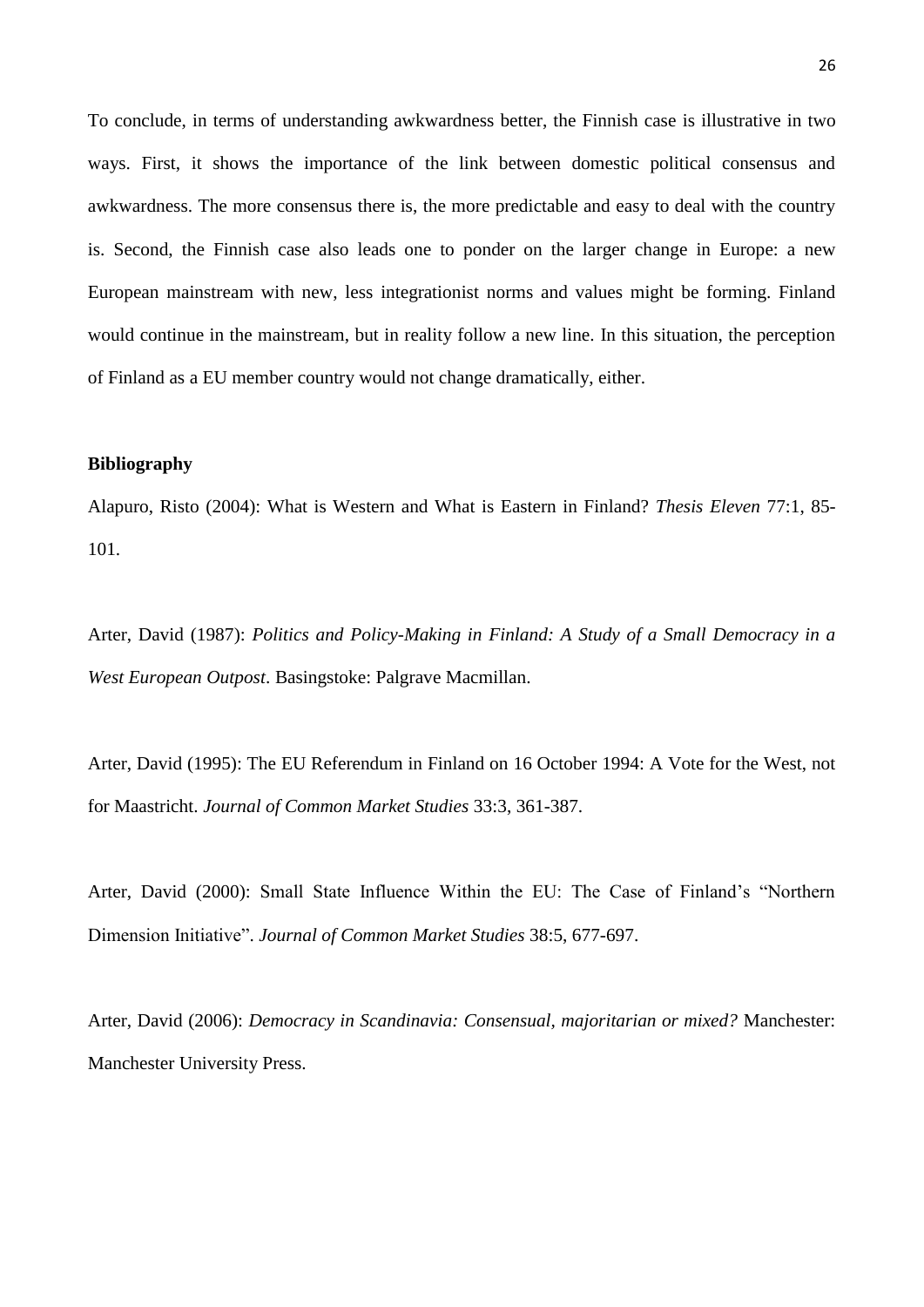Arter, David (2009): From a Contingent Party System to Party System Convergence? Mapping Party System Change in Postwar Finland. *Scandinavian Political Studies* 32:2, 221-239.

Auel, Katrin & Raunio, Tapio (2014): Debating the State of the Union? Comparing Parliamentary Debates on EU Issues in Finland, France, Germany and the United Kingdom. *Journal of Legislative Studies* 20:1, 13-28.

Haukkala, Hiski & Ojanen, Hanna (2011): The Europeanization of Finnish foreign policy: Pendulum swings in slow motion. In Reuben Wong & Christopher Hill (eds.) *National and European Foreign Policies: Towards Europeanization*. Abingdon: Routledge, 149-166.

Hyvärinen, Anna & Raunio, Tapio (2014): Who Decides What EU Issues Ministers Talk About? Explaining Governmental EU Policy Co-Ordination in Finland. *Journal of Common Market Studies* 52:5, 1019-1034.

Jenssen, Andres Todal, Pesonen, Pertti & Gilljam, Mikael eds. (1998): *To Join or Not to Join: Three Nordic Referendums on Membership in the European Union*. Oslo: Scandinavian University Press.

Jokela, Juha (2011): *Europeanization and Foreign Policy: State Identity in Finland and Britain*. Abingdon: Routledge.

Karvonen, Lauri (2014): *Parties, Governments and Voters in Finland: Politics under Fundamental Societal Transformation*. Colchester: ECPR Press.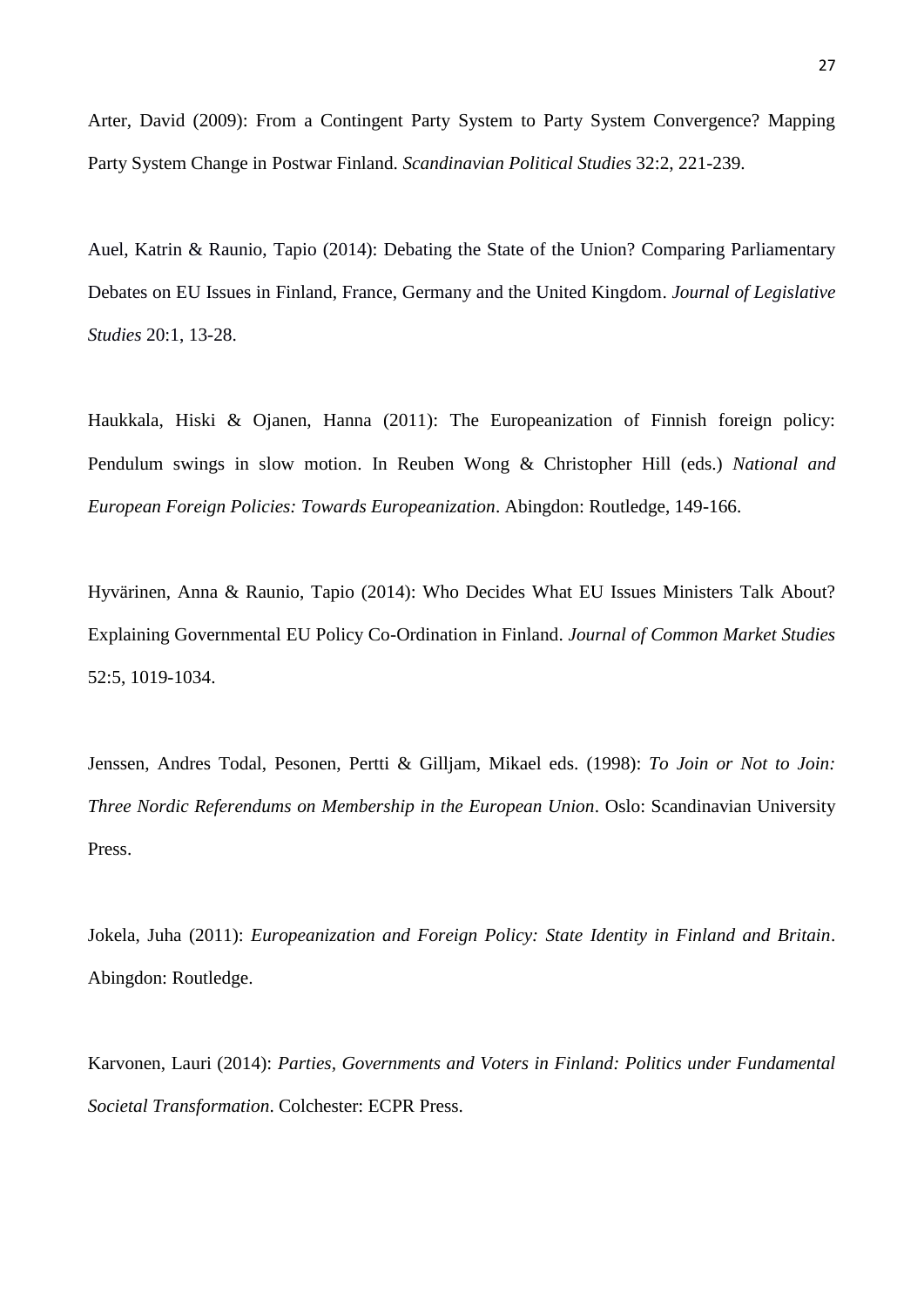Karvonen, Lauri, Paloheimo, Heikki & Raunio, Tapio eds. (2016): *The Changing Balance of Political Power in Finland*. Stockholm: Santérus Academic Press.

Mattila, Mikko & Raunio, Tapio (2005): Kuka edustaa EU:n vastustajia? Euroopan parlamentin vaalit 2004. *Politiikka* 47:1, 28-41.

Mattila, Mikko & Raunio, Tapio (2012): Drifting further apart: National parties and their electorates on the EU dimension. *West European Politics* 35:3, 589-606.

Mouritzen, Hans (1993): The Two Musterknaben and the Naughty Boy: Sweden, Finland and Denmark in the Process of European Integration. *Cooperation and Conflict* 28:4, 373-402.

Ojanen, Hanna (1998): *The Plurality of Truth: A Critique of Research on the State and European Integration.* Ashgate: Aldershot.

Ojanen, Hanna (1999): How to Customise Your Union: Finland and the "Northern Dimension of the EU". *Northern Dimensions*, The Finnish Institute of International Affairs, Yearbook 1999, pp. 13-26.

Ojanen, Hanna (2000): Participation and influence: Finland, Sweden and the post-Amsterdam development of the CFSP. Occasional Paper 11, WEU Institute for Security Studies, Paris, January.

Ojanen, Hanna together with Herolf, Gunilla & Lindahl, Rutger (2000): *Non-alignment and European Security Policy: ambiguity at work.* Helsinki: Programme on the Northern Dimension of the CFSP, Finnish Institute of International Affairs and Institut für Europäische Politik.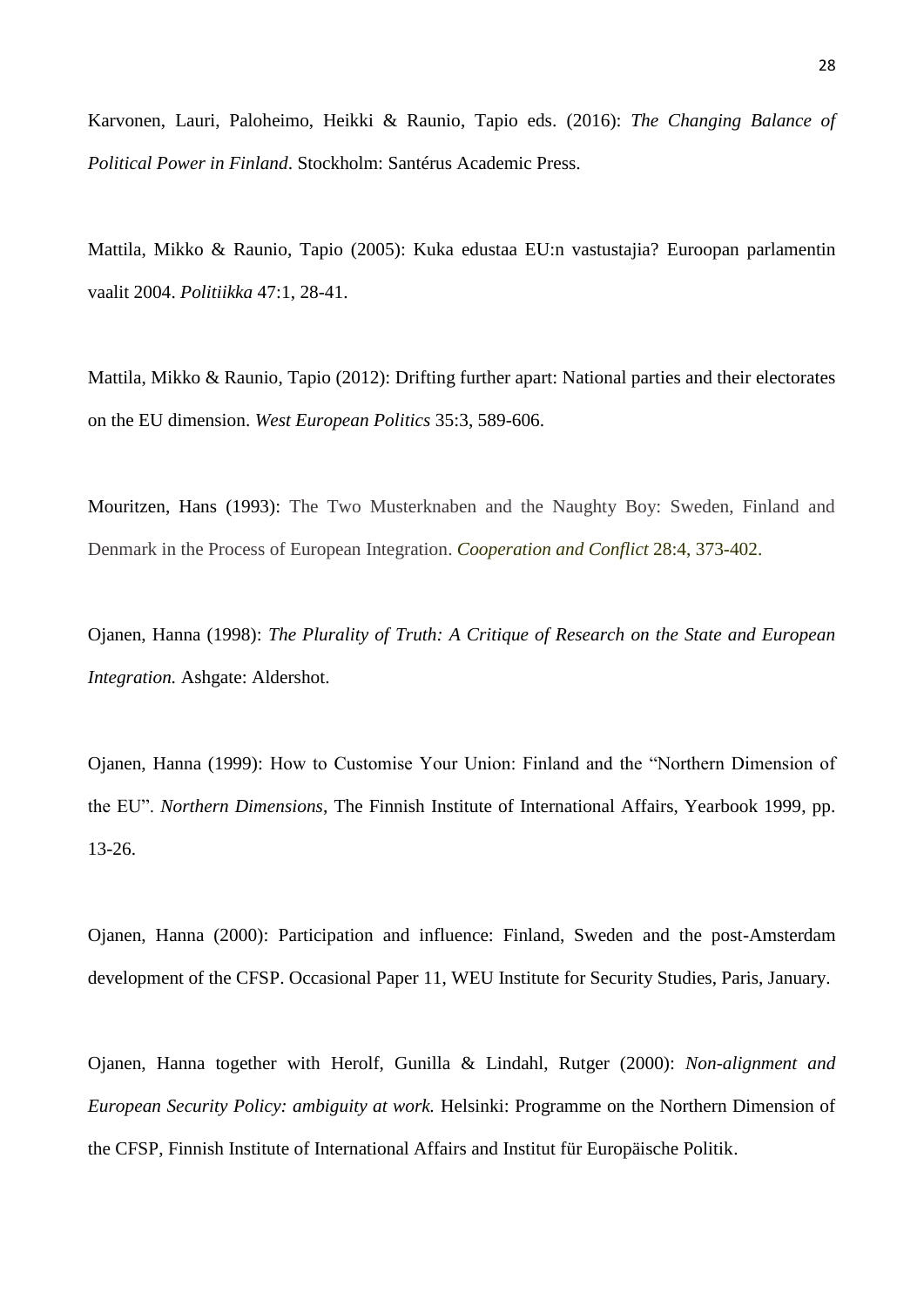Ojanen, Hanna (2004): If in "Europe", then in its "core"? Finland. In Wolfram Kaiser & Jürgen Elvert (eds.) *European Union Enlargement: A Comparative History*. Abingdon: Routledge, 150- 169.

Ojanen, Hanna (2008): Finland and the ESDP: 'obliquely forwards'? In Clive Archer (ed.) *New Security Issues in Northern Europe: The Nordic and Baltic States and the ESDP*. Abingdon: Routledge, 56-77.

Palosaari, Teemu (2011): *The Art of Adaptation: A Study on the Europeanization of Finland's Foreign and Security Policy*. Tampere: TAPRI Studies in Peace and Conflict Research No. 96.

Pesonen, Pertti ed. (1994): *Suomen EU-kansanäänestys 1994: Raportti äänestäjien kannanotoista*. Helsinki: Ulkoasiainministeriö, Eurooppatiedotus.

Pursiainen, Christer & Saari, Sinikukka (2002) *Et tu Brute! Finland's NATO Option and Russia.*  UPI Report 1. Helsinki: Finnish Institute of International Affairs.

Raunio, Tapio (2005): Hesitant Voters, Committed Elite: Explaining the Lack of Eurosceptic Parties in Finland. *Journal of European Integration* 27:4, 381-395.

Raunio, Tapio (2012a): Semi-presidentialism and European integration: lessons from Finland for constitutional design. *Journal of European Public Policy* 19:4, 567-584.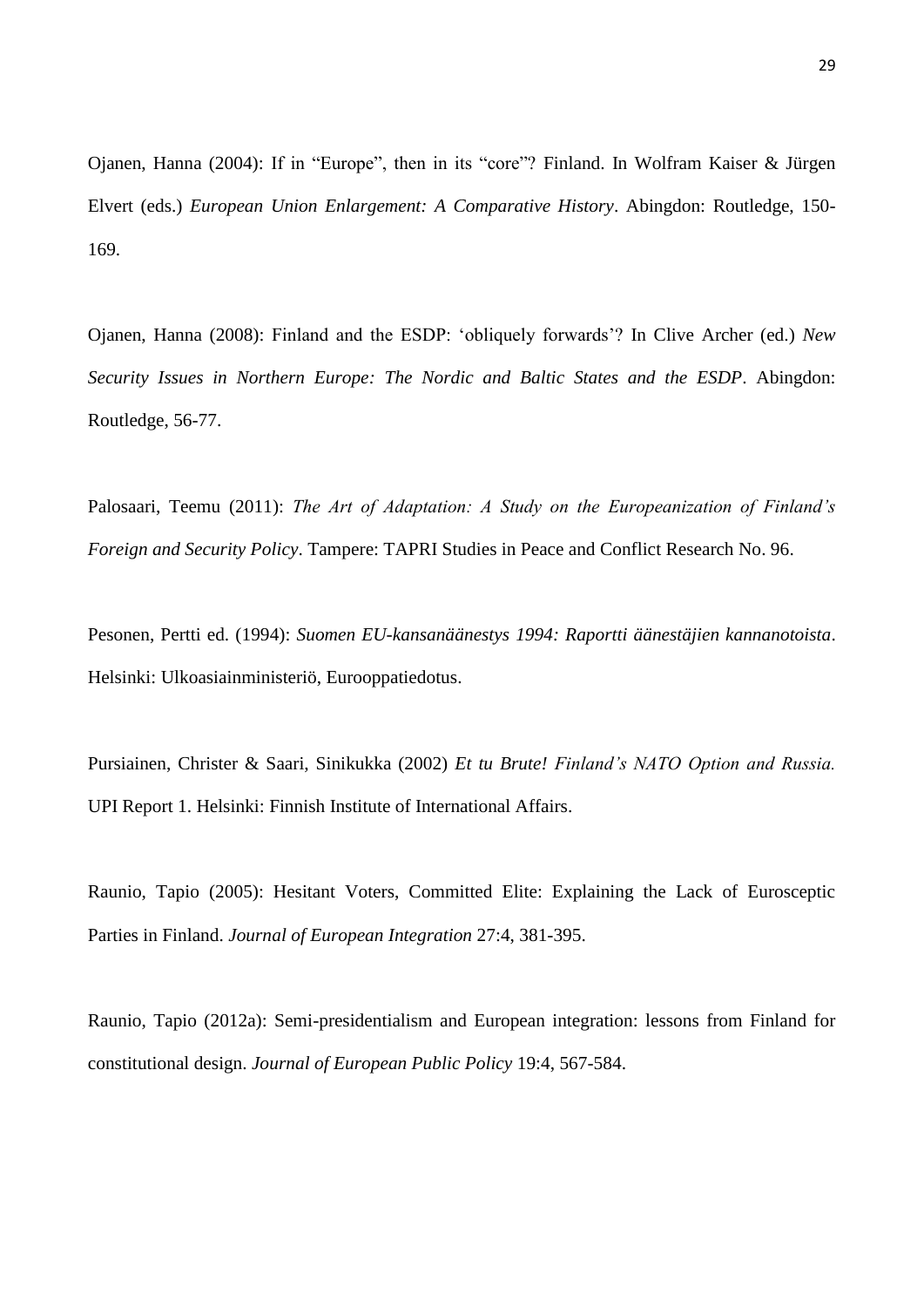Raunio, Tapio (2012b): 'Whenever the EU is involved, you get problems': Explaining the European policy of The (True) Finns. *Sussex European Institute Working Paper* 127.

Raunio, Tapio (2015): Finland: An End to Domestic Consensus. In Eleanor E. Zeff & Ellen B. Pirro (eds.) *The European Union and the Member States*. 3rd edition, Boulder: Lynne Rienner, 243- 257.

Raunio, Tapio (2016a): Refusing to be Sidelined: The Engagement of the Finnish Eduskunta in Foreign Affairs. *Scandinavian Political Studies* 39:4, 312-332.

Raunio, Tapio (2016b): The politicization of EU affairs in the Finnish Eduskunta: Conflicting logics of appropriateness, party strategy or sheer frustration? Comparative European Politics 14:2, 232-252.

Raunio, Tapio & Tiilikainen, Teija (2003): *Finland in the European Union*. London: Frank Cass.

Ruostetsaari, Ilkka (2015): *Elite Recruitment and Coherence of the Inner Core of Power in Finland: Changing Patterns during the Economic Crises of 1991-2011*. Lanham, MD: Lexington Books.

Tiilikainen, Teija (1998): *Europe and Finland: Defining the Political Identity of Finland in Western Europe*. Aldershot: Ashgate.

Tiilikainen, Teija (2006): Finland – An EU Member with a Small State Identity. *Journal of European Integration* 28:1, 73-87.